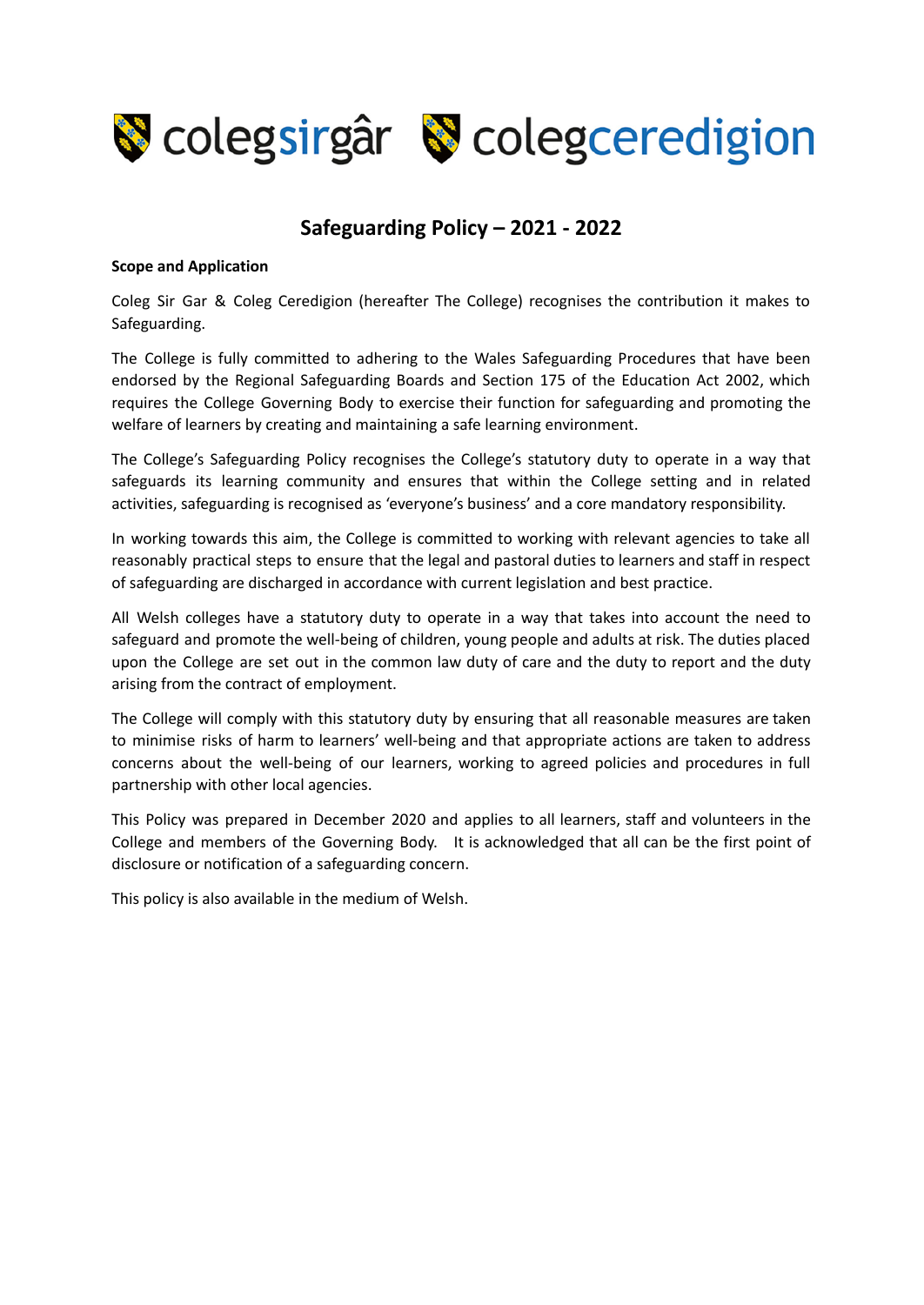

| <b>Table of Contents</b>                                                                | <b>Page Number</b> |
|-----------------------------------------------------------------------------------------|--------------------|
| 1. Introduction                                                                         | 3                  |
| 2. Roles and Responsibilities                                                           | 4                  |
| 3. Scope and Purpose                                                                    | 5                  |
| 4. Legislation and Procedures                                                           | 6                  |
| 5. Categories of Abuse                                                                  | 8                  |
| 6. The Role of the Designated Senior Person for Safeguarding                            | 9                  |
| 7. The College's Designated Governor                                                    | 11                 |
| 8. The College's Safeguarding Panel                                                     | 11                 |
| 9. Safeguarding Training                                                                | 11                 |
| 10. Bullying                                                                            | 12                 |
| 11. Peer on Peer Abuse and Harmful Sexual Behaviour                                     | 12                 |
| 12. Hate Crime                                                                          | 13                 |
| 13 Physical Intervention and Restraint                                                  | 13                 |
| 14. Substance Misuse                                                                    | 13                 |
| 15. Looked After Young People                                                           | 13                 |
| 16. Young Carers                                                                        | 14                 |
| 17. Trafficked and Exploited Learners                                                   | 14                 |
| 18. Domestic Abuse, Gender Based Violence, Sexual Violence & Harmful Cultural Practices | 14                 |
| 19. Suicide and Self Harm                                                               | 15                 |
| 20. Sexual Exploitation (CSE) and Criminal Exploitation (CCE)                           | 15                 |
| 21. Learners with Additional Learning Needs                                             | 16                 |
| 22. Work Based Learning and Work Experience                                             | 16                 |
| 23. Keeping Learners and Staff Safe Online                                              | 17                 |
| 24. Death of a Learner                                                                  | 17                 |
| 25. Contest and Prevent                                                                 | 18                 |
| 26. Site Security                                                                       | 18                 |
| 27. Information Sharing and Record Keeping                                              | 18                 |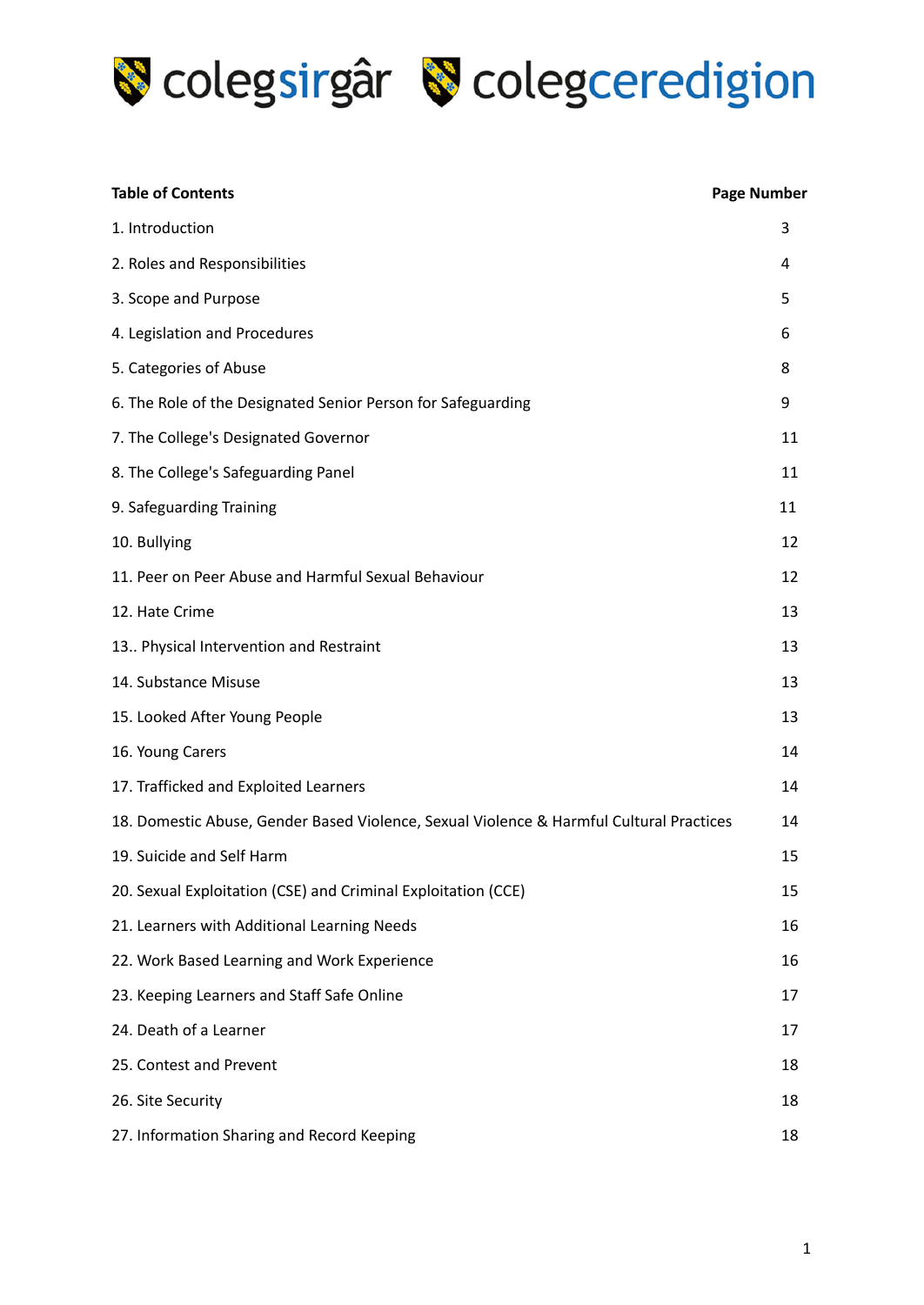

## Colegsirgâr & colegceredigion

| 28. Extended Services and Activities                                  | 19 |
|-----------------------------------------------------------------------|----|
| 29. Support for Learners                                              | 19 |
| 30. Hospitalisation                                                   | 20 |
| 31. Professional and Personal Relationships with Learners             | 21 |
| 32. Maintaining Professional Relationships                            | 21 |
| 33. College Standard                                                  | 21 |
| 34. Other Consequences                                                | 21 |
| 35. Further Advice                                                    | 21 |
| 36. Abuse of Trust                                                    | 21 |
| 37. Confidentiality                                                   | 22 |
| 38. Supporting Staff                                                  | 22 |
| 39. Working in Partnership with Parents and Carers                    | 23 |
| 40. Implementation and Evaluation of Safeguarding Policy and Practice | 23 |
| 41. Allegations against College Staff                                 | 23 |
| 42. Establishing and referring Abuse                                  | 23 |
| 43. Referral to College Counsellors                                   | 24 |
| 44. Safer Recruitment Practice                                        | 24 |
| 45. Compliance with The Welsh Language Act                            | 26 |

*Appendix 1 – College Safeguarding Structure*

*Appendix 2 – Procedure for Responding to the Death of a Learner*

*Appendix 3 - Links to Regional Safeguarding Board information and Multi Agency Referral Forms (MARFs Child & Adult)*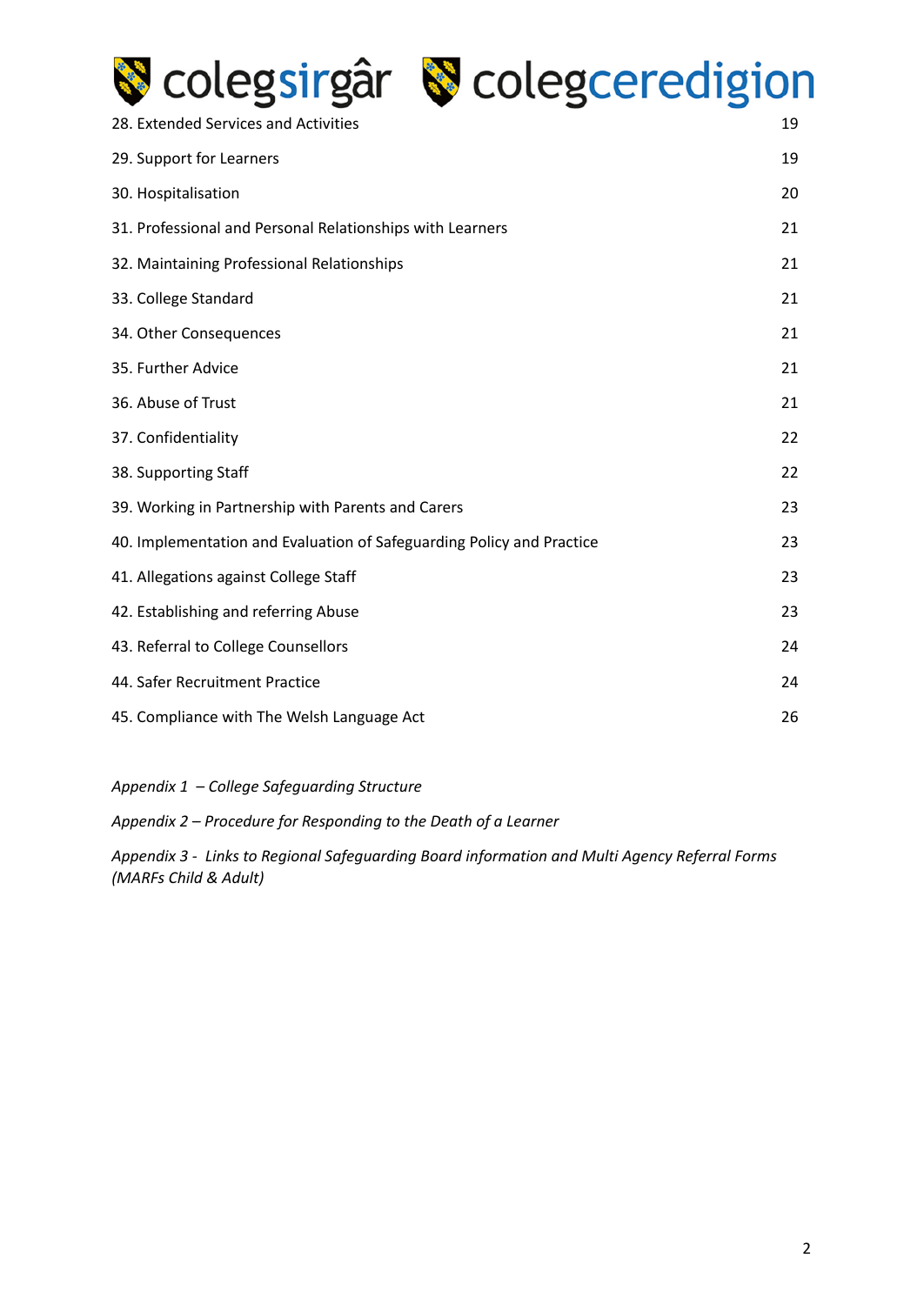

#### **1. Introduction**

1.1 Coleg Sir Gar & Coleg Ceredigion fully recognises the important role it plays in safeguarding the whole college community. There are four main elements to our Safeguarding Policy:

- Prevention through the culture, teaching, training and pastoral support offered to college learners and staff;
- Procedures for identifying and reporting cases, or suspected cases, of abuse (since the nature of the roles of college staff mean they are well placed to observe the outward signs of abuse);
- Support to learners and staff who may have been abused; and
- Safe recruitment of staff and volunteers.

The College's safeguarding policy applies to all staff and volunteers working at the College.

#### **2. Roles and Responsibilities**

2.1 The staff roles and responsibilities associated with this Safeguarding Policy are identified below:

#### **Coleg Sir Gar & Coleg Ceredigion - Designated Safeguarding Lead**

Tom Snelgrove - Designated Safeguarding Lead / Director of Learner Experience

[tom.snelgrove@colegsirgar.ac.uk](mailto:tom.snelgrove@colegsirgar.ac.uk)

#### 07388 387881

Designated Senior Person (DSP) responsible for Safeguarding as defined by the Keeping [Learners](https://drive.google.com/file/d/1lr12MMiNLZzd1yLDICv6rRX-FB5oIF2w/view?usp=sharing) Safe Guidance [document](https://drive.google.com/file/d/1lr12MMiNLZzd1yLDICv6rRX-FB5oIF2w/view?usp=sharing) no:248/2019 issued on the 14th October 2020.

#### **Coleg Sir Gar – Designated Deputy**

Jamie Davies (Wellbeing Manager)

[jamie.davies@colegsirgar.ac.uk](mailto:jamie.davies@colegsirgar.ac.uk)

#### 07557 316165

Acts in the absence of the DSP – this would also include participation in the College's Safeguarding Panel who will provide out of hours cover in the absence of the DSP.

#### **Coleg Sir Gar – Safeguarding Officers**

Elaine James (Wellbeing Coordinator South)

elaine.james@colegsirgar.ac.uk

07827 449457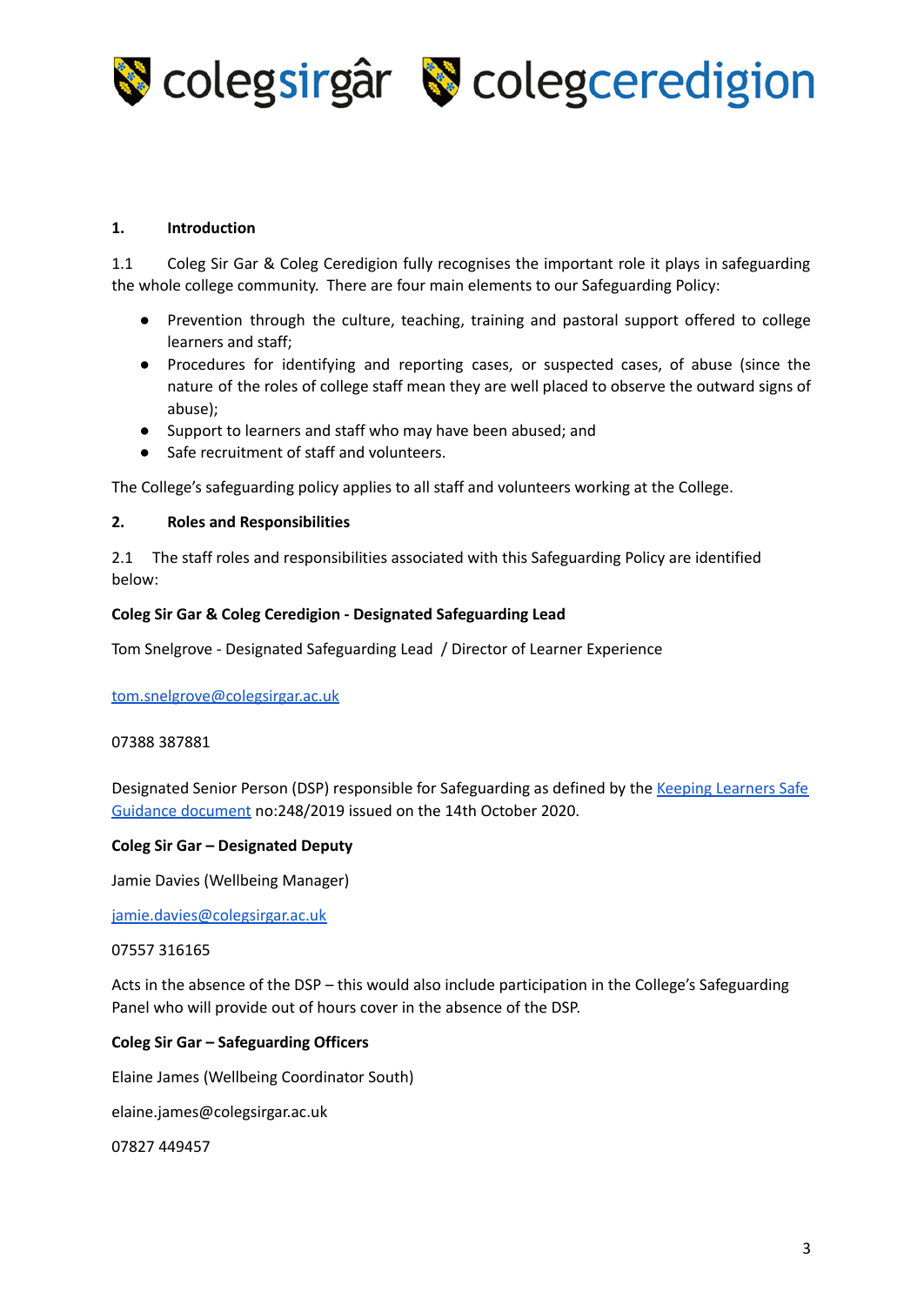

Matthew Morgan (Wellbeing Coordinator North)

Matthew.Morgan@colegsigar.ac.uk

07827 449459

Alison Davies (Ammanford Campus - Entry Level)

alison.davies@colegsirgar.ac.uk

07443 352815

#### **Coleg Ceredigion - Designated Deputy**

Helen Griffith (Director of Bilingualism)

griffithh@ceredigion.ac.uk

#### 01970639700

Acts in the absence of the DSP – this would also include participation in the College's Safeguarding Panel who will provide out of hours cover in the absence of the DSP.

#### **Coleg Ceredigion - Safeguarding Officers**

Ffion Evans (Wellbeing Officer)

ffion.evans@ceredigion.ac.uk

01970639700

Meinir Lewis (Wellbeing Team Coordinator)

meinir.lewis@ceredigion.ac.uk

01239612032

#### **Designated Safeguarding Governor**

Delwyn Jones (details on request)

To be the Responsible Governor for Safeguarding as defined by the Keeping Learners Safe Guidance document no:248/2019 issued on the 14th October 2020.

#### **College Additional Learning Needs (ALN) Coordinator**

Julia Green – Assistant Director Learning Support

Julia.Green@colegsirgar.ac.uk

#### 07967133141

To provide support and guidance where the learner involved has an ALN and where appropriate contact the next of kin. Responsible for the College's compliance with the Equality Duty.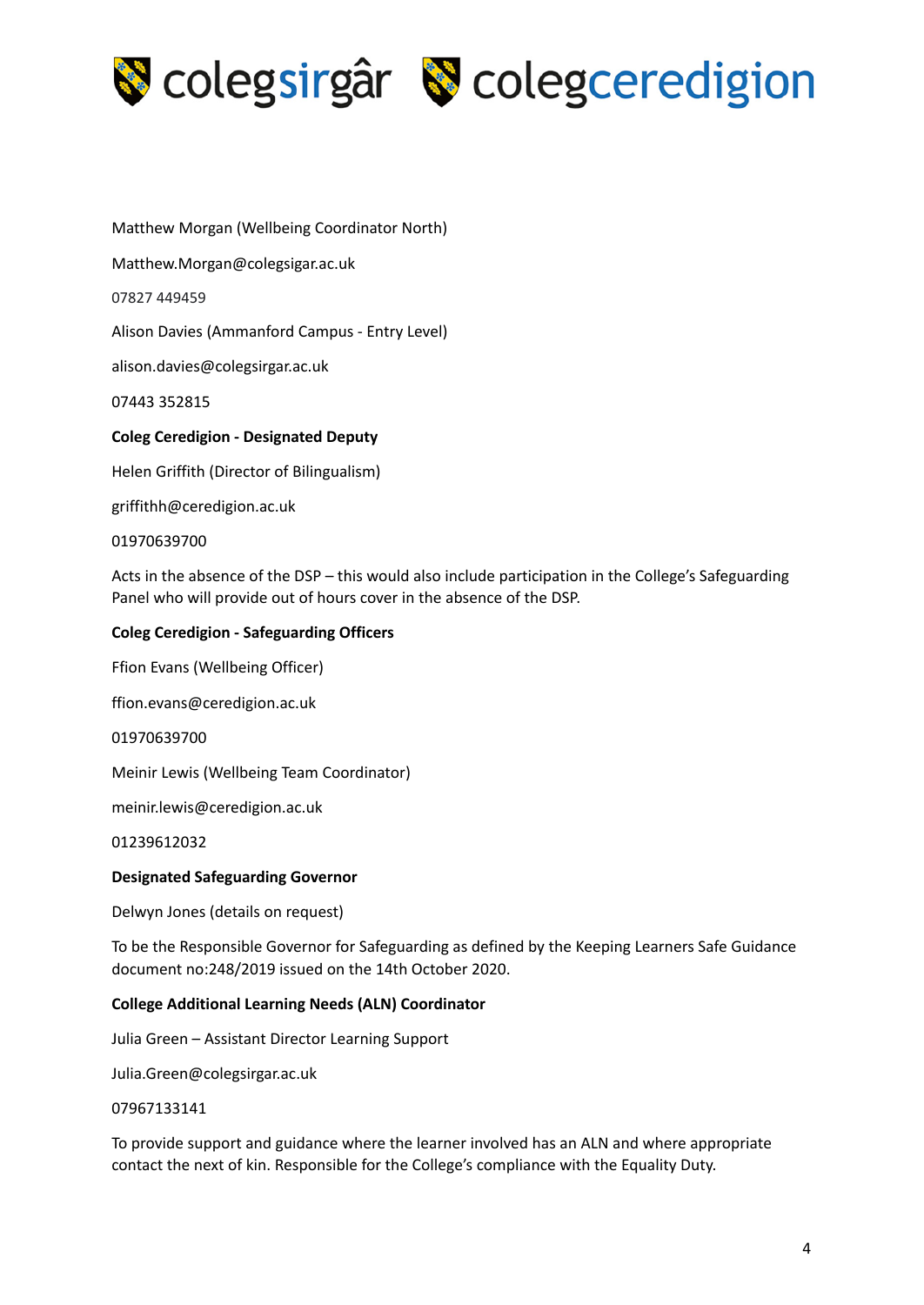

#### **Computer Services Manager**

#### **Stuart Thomas**

[Stuart.Thomas@colegsirgar.ac.uk](mailto:Stuart.Thomas@colegsirgar.ac.uk)

#### 01554 748134

Responsible for the Acceptable Use of IT policy and the systems administration of the MyConcern on-line safeguarding package.

#### 2.2 College Safeguarding Panel

The panel comprises the Principal, Vice Principal Learners & Partnerships, Director of Learner Experience (DSP), Executive Director of Executive Director of Human Resources and Wellbeing and the Designated Safeguarding Governor.

The panel meets termly to oversee the management of safeguarding within the College setting. It is also the lead incident team for the death of a learner or other serious safeguarding matters.

#### **3. Scope and Purpose**

3.1 The College will ensure that through this Policy all staff, via the delivery of the relevant Carmarthenshire and Ceredigion safeguarding groups and the training available via the CYSUR/CWMPASS Mid & West Wales Regional Safeguarding Boards will be:

- Alert to potential indicators of abuse or neglect;
- Aware and understand their personal responsibility;
- Know the agreed local procedures and their duty to report;
- Aware of the need to be vigilant in knowing how to support a learner or staff member who discloses abuse or neglect;
- Able to contribute as necessary to all stages of the safeguarding process.
- Aware of Prevent and the responsibility placed upon them and the College under the Prevent duty; and
- Understand the role online behaviours may have in the above.

3.2 This Policy also defines the College's Safeguarding process/procedures, the role of the Designated Senior Person/Lead (DSP), the Safeguarding Governor, Information Sharing Protocols and multi-agency working. Holistic in its approach, it supports our delivery of best practice in safeguarding alongside the incorporation of 'signs of safety' as the safeguarding tool of practice.

The College will review this policy annually and is committed to following, the Wales Safeguarding Procedures and the accompanied, All Wales Practice Guides, the Keeping Learners Safe renewed guidance 248/2019 any new guidance received from Welsh Government or the CYSUR/ CWMPASS Mid and West Wales Regional Safeguarding Board.

In reporting concerns the College will adhere to the Mid & West Wales Regional Safeguarding Board's document 'The Right Help at the Right Time.'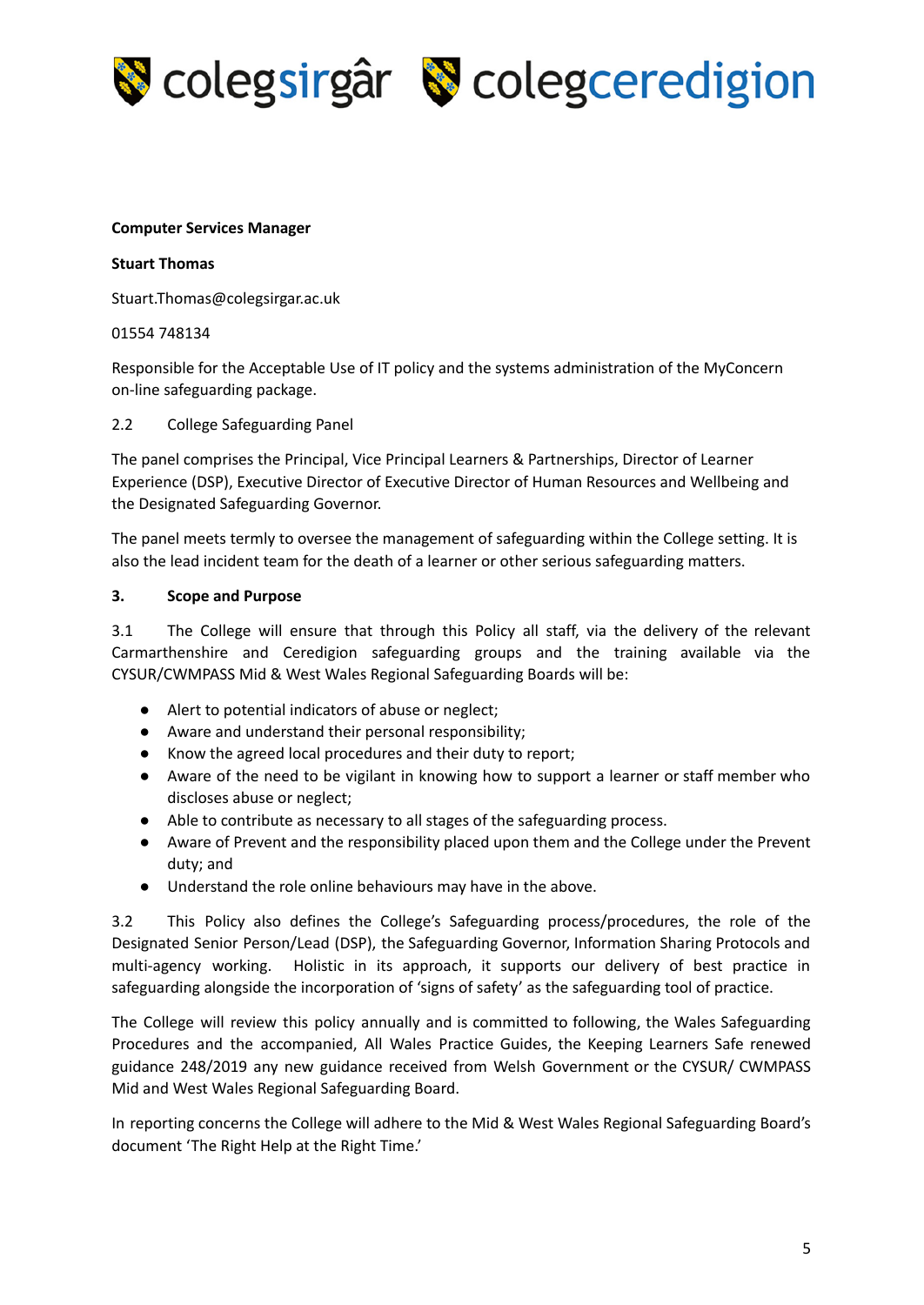

**Scolegsirgâr & colegceredigion** 

#### 3.3 The purpose of this Policy is to:

- Raise the awareness of all staff for the need to safeguard learners and of their responsibilities in identifying concerns and their duty to report.
- Provide a framework to support staff in identifying concerns that a learner may be suffering or at risk of suffering harm or abuse thereby enabling them to report those concerns immediately.
- Promote and maintain a safe learning environment where learners are safe, secure and listened to, this includes in College activity and online learning and remote support.
- Promote an environment where learners and staff treat each other with mutual respect and develop positive relationships that are built on trust.
- Ensure that the Governing Body has a designated member who is responsible for safeguarding.
- Enable and support good levels of communication between staff to ensure that relevant information about learners is disseminated and shared with appropriate staff on a 'need to know' basis using the 'signs of safety' methodology.
- Ensure that the designated member of staff for safeguarding and their deputies have undertaken suitable and appropriate training and that this training is up-dated regularly and to ensure that all other staff receive refresher safeguarding training at least every two years and are updated on a termly basis of any changes in procedures or guidance via Faculty briefings.
- Provide online training for externally/internally based College staff and ensure awareness of the Blended Learning Policy and guidance.
- Develop and promote effective working relationships with partner agencies.
- Provide a systematic means of monitoring learners who are thought to be at risk of harm, or who are subject to care support and protection plans/multi-agency interventions.
- Provide structured procedures within the College that will be followed by all staff where there are concerns about a learner who is potentially deemed to be 'at risk'.
- Ensure that all adults working with learners in the College community have undergone appropriate safer recruitment vetting and checks as to their suitability to work with learners and to be engaged in regulated activity.
- Prevent unsuitable people from working with children, young people and adults at risk.
- Promote safe practice and challenge poor and unsafe practice.
- To have a robust system for risk assessment ensuring the safety of learners whilst off site on educational visits.
- Contribute to effective partnership working between all those involved in providing services for College learners and their families.
- Maintain site security in and around the College including the admittance of visitors to college sites and the compliance with emergency regulations, such as those required by the Covid 19 pandemic.
- Ensure that procedures are followed where an allegation is made against a member of staff or volunteer in accordance with local protocols and the 'Managing Allegations Guidance' and the 'Keeping Learners Safe Guidance'248/2019.
- To support the development of young people and adults in ways that will foster security, confidence, independence and their empowerment to raise concerns. This will be promoted through the curriculum, the tutorial programme, enrichment activities and the Learner Voice Strategy.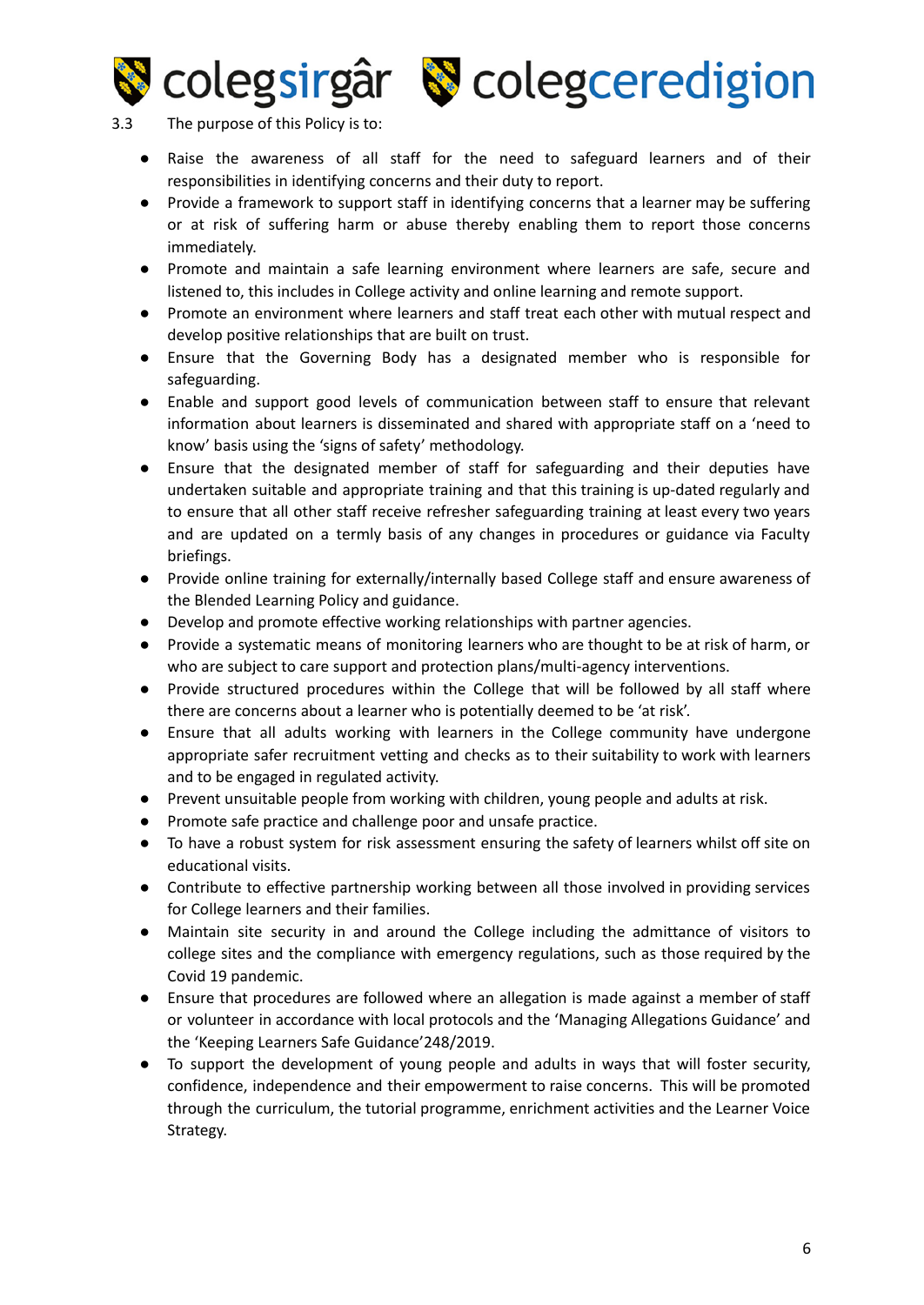

Promote and protect learners and young people's rights and those of adults at risk and embed them within the culture of the College.

#### **4. Legislation and Procedures**

4.1 The key aims of this Policy are stated in Safeguarding legislation, most notably: The Social Services and Well-being (Wales) Act 2014. Wales Safeguarding Procedures (2019) and their accompanied All Wales Practice Guides and Keeping Learners Safe (248/2019) and the policies and procedures of the CYSUR/ CWMPASS Mid and West Wales Regional Safeguarding Boards. The Well-being of Future Generations (Wales) Act 2015 identifies the role of the College in maintaining an emphasis on prevention and early intervention, with a view to reducing the risks children and young people are exposed to and subsequent possible difficulties in later life.

Other relevant legislation includes the Equality Act 2010, The United Nations Convention on the Rights of the Child (UNCRC) and the Rights of Children and Young Persons (Wales ) Measure 2011.

- 4.2 In adhering to legislative procedures, the College will:
	- Ensure that there is a designated senior person (DSP) for Safeguarding and Prevent, who has undertaken appropriate training;
	- Recognise the role of the DSP and ensure that this is communicated to all staff, learners, governors, parents and wider members of the College community and including work-based learners funded through the B-wbl Consortium;
	- Appoint a designated Governor for safeguarding;
	- Review safeguarding arrangements via the termly safeguarding panel meeting chaired by the Principal, or their designated deputy as necessary;
	- Via the DSP, audit safeguarding processes and procedures on a regular basis, including Host family and International arrangements, ensuring compliance with CIW and British Council regulations and Welsh Government Guidance for the National Minimum Standards for the Accommodation of Learners under the age 18;
	- Ensure that in the absence of the DSP, there are two named deputies for safeguarding who are members of the College's Safeguarding Panel;
	- The College Safeguarding MyConcern webpage will be kept up to date and contain access to the Wales Safeguarding Procedures;
	- Ensure that all members of the College staff and Host families are safeguarding trained and that this training is recorded appropriately. The DSP will be trained to the appropriate standard as required by the CYSUR/CWMPASS Mid and West Wales Regional Safeguarding Board;
	- Ensure that refresher training is provided every 2 years and is consistent with best practice this can also be through on-line based training;
	- Ensure that members of staff are aware of the need to be alert to the signs of abuse and know how to respond to a learner who may disclose abuse;
	- Ensure that parents or carers understand the responsibility placed on the College by information disclosed to them on enrolment;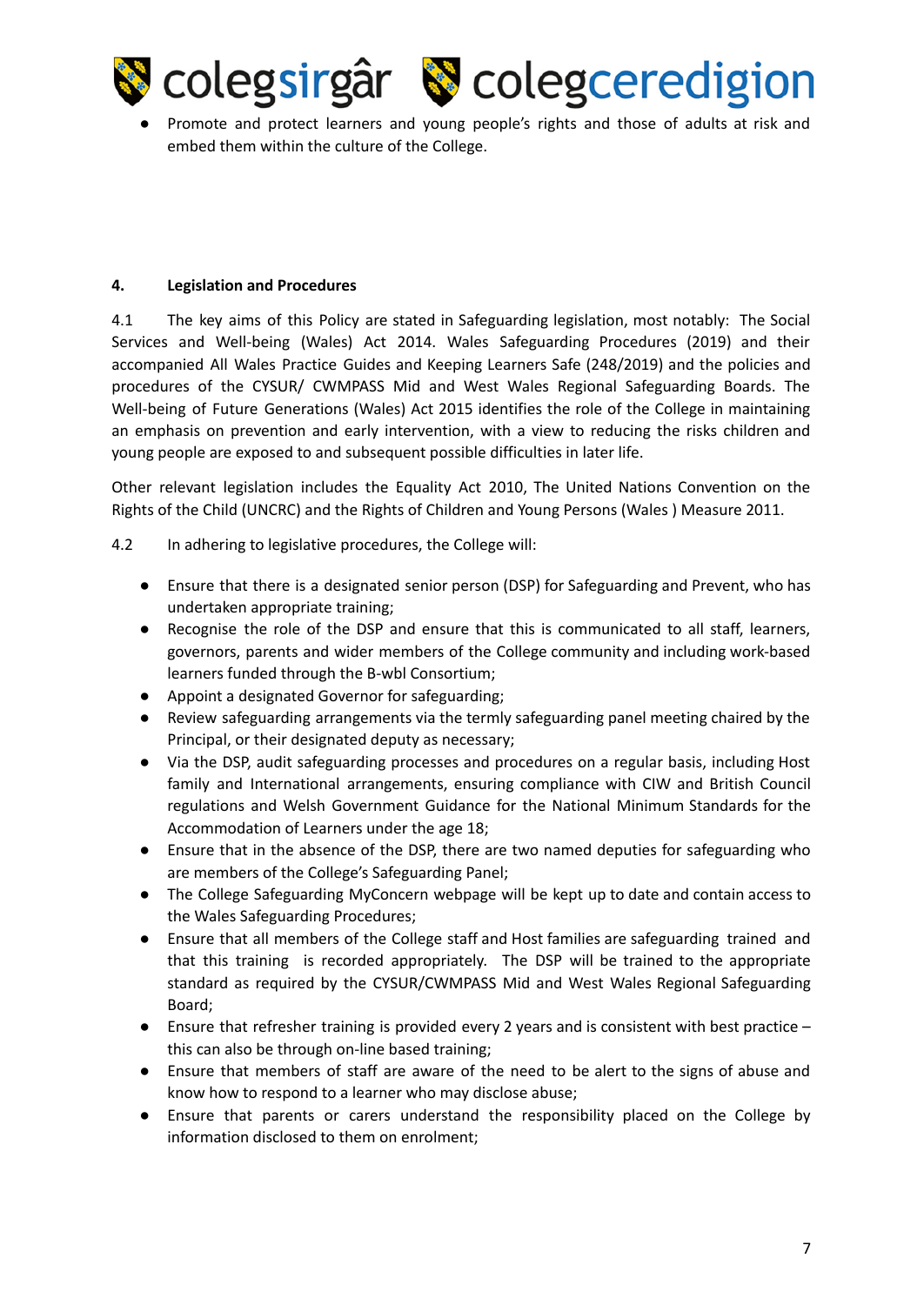

- Via the DSP, provide training for all staff so that they know their personal responsibility, agreed local procedures, the need for vigilance in identifying cases of abuse and how to support a learner who discloses abuse;
- The DSP will notify the appropriate Agencies if a learner on the protection register is excluded either for a fixed term or permanently, if there is an unexplained absence of a learner on a protection register of more than two days duration from College (or one day following a weekend). If there is an unexplained absence of a pupil with a child in need care and support plan;
- The DSP, will on behalf of the College work to develop effective links with relevant agencies and co-operate as required with their enquiries regarding safeguarding matters including attendance and submission of reports for Initial review and child/adult care support and protection conferences, participation in core groups, pathway plan reviews and where appropriate or deem it necessary convene a professional strategy meeting;
- The safeguarding team will keep written records and chronologies of concerns about learners (noting the date, event and action taken);
- The Safeguarding team will ensure that all records are kept in compliance with GDPR;
- Ensure that recruitment and selection procedures are made in accordance with the Welsh Government Guidance 'Keeping Learners Safe, Guidance Document 248/2019;
- Manage allegations against staff members in compliance with legislative guidance (Wales Safeguarding Procedures) and the local protocols for Managing Allegations;
- The DSP will be the College's representative on any Child/Adult Practice Review Panels, be they concise or extended, Domestic Homicide Reviews or Multi Agency Professional Forums, where the College is required to be involved. They are also responsible for the completion of actions arising from published reviews. The College's compliance in this regard will be formally minuted through the Learners and Standards Committee and in the termly safeguarding reports to the Governing Board. These procedures will be in accordance with Working Together to Safeguard People: Volume 2 – Child Practice Reviews and Volume 3 Adult Practice Reviews.

#### **5. Categories of Abuse**

5.1 The following categories of abuse are recognised for the purposes of safeguarding:

- Domestic Abuse and Violence: Is abusive behaviour taking place in a relationship as a way for one person in that relationship to gain or maintain control over another. It includes physical, sexual, emotional, psychological and financial abuse.
- Neglect: The Social Services and Well-being (Wales) Act 2014 has defined neglect as "a failure to meet a person's basic physical, emotional, social or psychological needs, which is likely to result in an impairment of the person's Well-being (for example, an impairment of the person's health or, in the case of a child, an impairment of the child's development)".
- Physical abuse to a child: Means deliberately hurting a child or young person. It includes physical restraint; such as being tied to a bed, locked in a room, inflicting burns, cutting, slapping, punching, kicking, biting or choking, stabbing or shooting, withholding food or medical attention, drugging, denying sleep, inflicting pain, hitting, shaking or hitting babies fabricating or inducing illness.
- Physical abuse to an adult at risk: This includes hitting, slapping, over or misuse of medication, undue restraint or inappropriate sanctions.
- Sexual Abuse to an Adult at Risk: This includes rape and sexual assault or sexual acts to which the adult has not or could not consent and/or was pressured into consenting.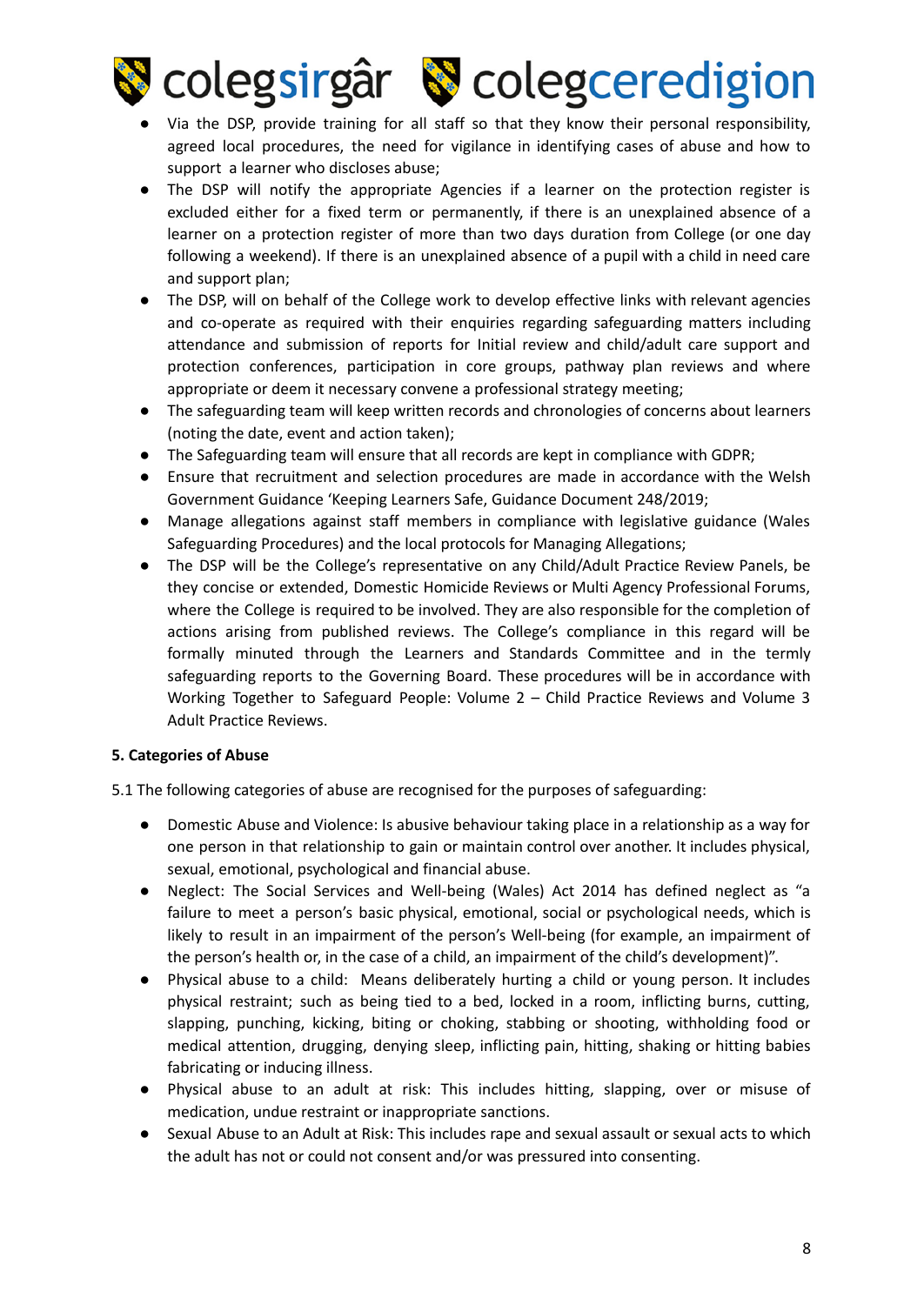

- Sexual Abuse to a child: Forcing or enticing a child or young person to take part in sexual activities, whether or not the child is aware of what is happening, including:
	- o Physical contact, including penetrative or non-penetrative acts,
	- $\circ$  Non-contact activities, such as involving children in looking at, or in the production of, pornographic material or watching sexual activities, or
	- o Encouraging children to behave in sexually inappropriate ways.
- Emotional Abuse the ongoing emotional maltreatment of a child. This is sometimes called psychological abuse and can seriously damage a child's emotional health and development. Emotional abuse can involve deliberately trying to scare or humiliate a child or isolating or ignoring them. Children who are emotionally abused are often suffering another type of abuse or neglect at the same time.
- Financial: Includes theft, fraud, pressure about money, misuse of money.

5.2 All College staff will be made aware through the safeguarding training, the College induction programme and through staff development regarding the indicators that give rise to the suspicion of abuse. In the event of concerns or suspicions of abuse arising, the College's Safeguarding Policy and Procedures will be enacted immediately.

5.3 The DSP will always refer to the relevant Designated Local Authority Manager responsible for Managing Allegations against Professionals, Child Care Assessment team (CCAT), Protection Vulnerable Persons Unit (PVPU) and Adult Protection Team (APT) for advice where necessary. The Local Authority safeguarding education leads are the relevant safeguarding manager responsible where allegations and concerns are raised against professionals. Since the College works in partnership with schools from 6 local authority areas, there are links with a range of relevant professionals across south west Wales.

#### **6. The Role of the Designated Senior Person for Safeguarding (DSP)**

6.1 The DSP has lead responsibility for managing all safeguarding concerns. The DSP will know how to recognise and identify the signs of abuse and neglect and know when it is appropriate to make a referral to the relevant Agencies. For the College and the B-wbl consortium, the lead is the College's Designated Senior Person for Safeguarding and Learner Well-being. A Multi Agency Referral Form (MARF- child/adult), which is attached as Appendix A, will be completed.

6.2 The DSP will also provide advice and support to staff, and liaise with the LOG and work with the other Agencies as necessary and provide guidance on all matters of protection, Prevent and safeguarding within the College. They will also act as the safeguarding lead for the B-wbl Consortium. The Designated Senior Person for Safeguarding and Learner Well-being can be contacted on 07388387881.

6.3 Staff must report any concerns to the DSP or their deputies. Supervisory sessions will be held by the DSP with staff as they feel appropriate.

6.4 The College's Designated Senior Person for Safeguarding and Learner Well-being is responsible as the DSP for:

- Ensuring that there is a system for monitoring and recording concerns about learners at an early stage that is implemented across the College and adhered to by all staff.
- Taking responsibility for the College's and B-wbl Safeguarding Policy, processes, procedures and professional development working with other Agencies and reviewing these on an annual basis.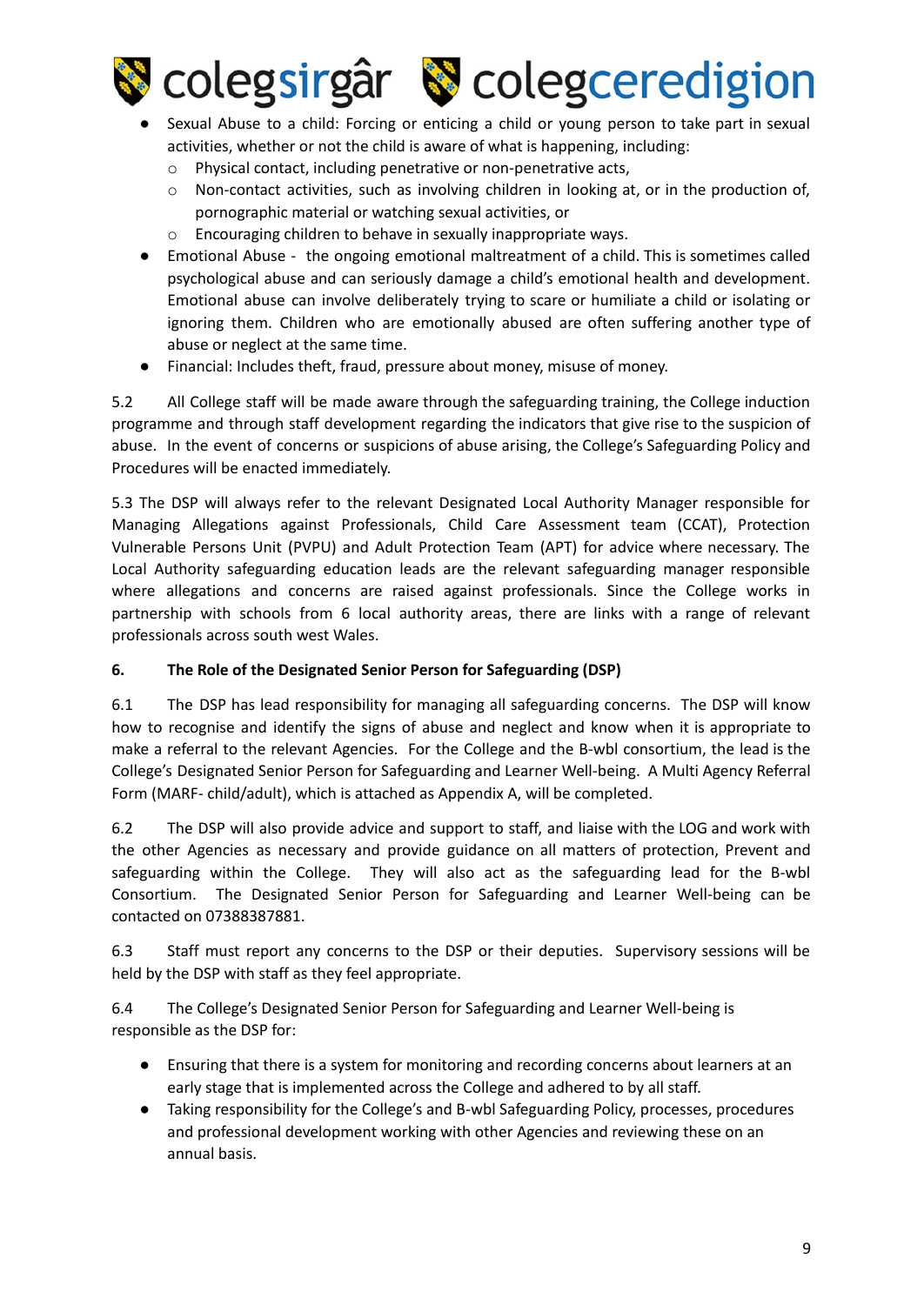

### colegsirgâr & colegceredigion

#### Deliver induction and refresher training on safeguarding matters, including other Agencies where appropriate.

- Lead on inter-agency working for the College.
- To ensure that the safeguarding panel is informed of all safeguarding issues and practices, ensuring the delivery of best practice.
- To liaise with the designated College Governor on safeguarding matters in order that they can provide assurance to the Corporation Board of compliance with procedures. In accordance with good practice, the Designated Senior Person for Safeguarding and Learner Well-being will present the annual safeguarding report together with the Designated College Governor.
- To provide staff with annual briefings about safeguarding matters and update on local procedures. This will be undertaken through faculty briefings on a termly basis as a minimum.
- Managing child protection concerns and making referrals to the appropriate agencies and panels where necessary.
- Attending and providing reports to strategy meetings, IPCs and Core Groups. To be involved in LAYP reviews, Pathway Plans and Care and Support Plan Reviews, where appropriate, initiate professional strategy and meetings with key professionals.
- Monitor the attendance and progress of learners who are the subject of protection plans and oversee the implementation of the College's part of the actions.
- Inform the relevant agency of any proposed change of circumstance of a learner who is subject to a Care and Support Protection Plan or who is absent from the College without reasonable justification.
- Ensuring that relevant information about learners is shared with staff on a 'need to know' basis via 'Signs of Safety' meetings.
- Ensure that the 'Signs of Safety' framework is embedded across the College, and integrated into professional practice.
- Maintain accurate safeguarding records that are held securely and confidentially.
- Ensuring that all staff are aware of the need to record concerns about learners and enable them to do this as part of a College-wide process.
- Ensuring that learners, parents and carers have access to the College's Safeguarding Policy and Procedures.
- Represent the College relevant panels in each local authority area including MARAC, MAPPA and the sub-groups of the CYSUR/ CWMPASS Mid and West Wales Regional Safeguarding Board;
- Build relationships with other agencies as necessary and keep the Principal informed of all safeguarding matters raised at the College.
- Represent the FE Sector on the Welsh Government Safeguarding Education Group (SEG), as the Co-chair, disseminating information to the wider FE sector through the Student Services Network and the DSL leads group of the B-wbl Consortium.
- Manage Care Support and Protection plans for learners who are at risk of harm to themselves in cooperation with Multi Agency partners.
- To oversee and monitor compliance with Care Inspectorate Wales and Welsh Government standards on the accommodation of international learners, educational visits and safeguarding.
- To be a lead practitioner for 'Signs of Safety' and take responsibility for the College's safeguarding and child protection practice, policy, procedures and professional development and work with other agencies as necessary and the College's Designated Governor. They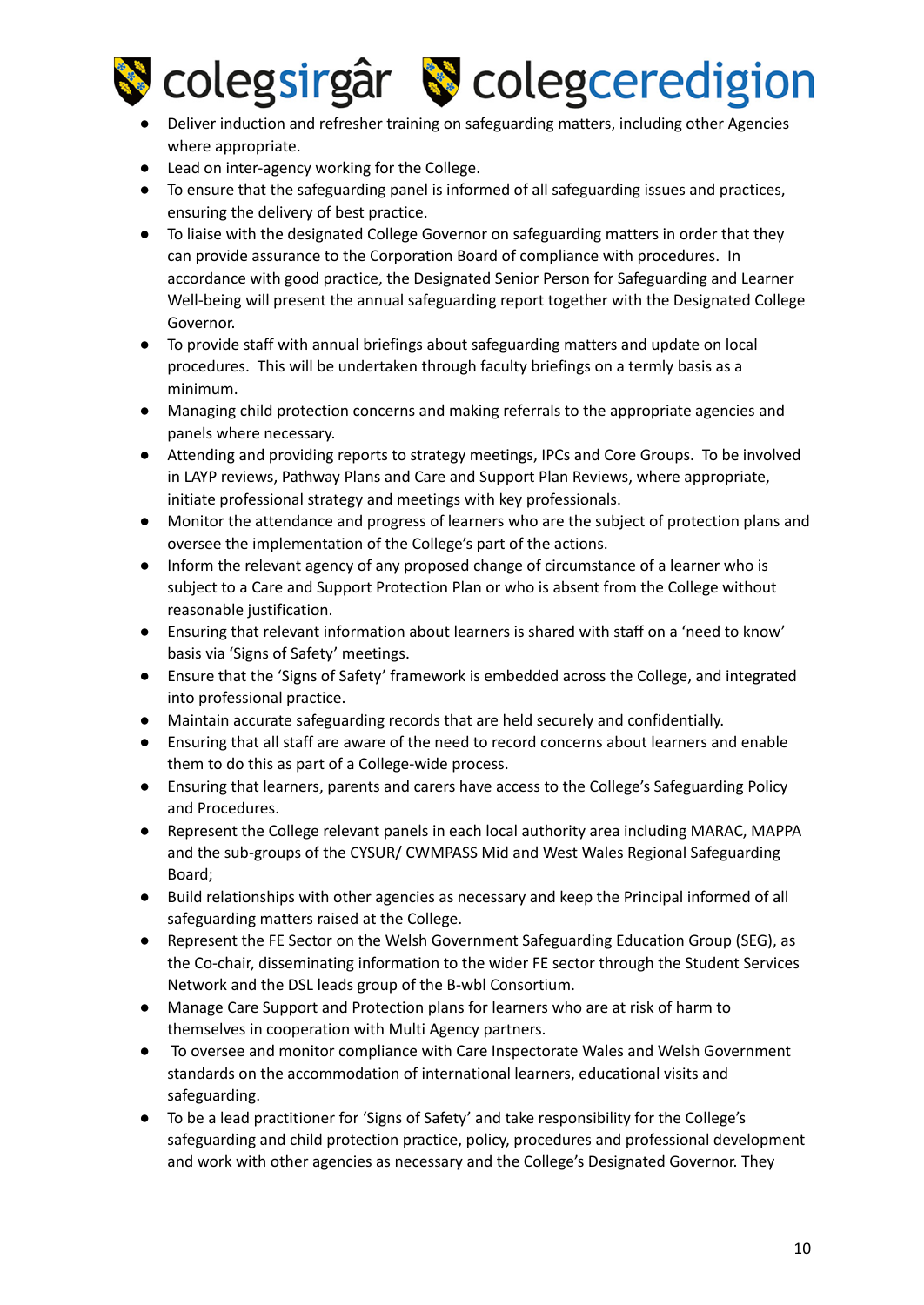

must also work with the College's HR team in regards to the relevance to safeguarding in their policies and undertake a lead role in any College investigations into Safeguarding matters or concerns. Other relevant policies for which the DSP will take a lead/ or be consulted upon akin to safeguarding are:

- o Attendance;
- o Anti-bullying;
- o Disciplinary
- o Physical Intervention and Restraint;
- o Online Safety;
- o Prevent and the Prevention of radicalisation;
- o College policies including Professional Code of Conduct (EWC) and Recruitment and Selection, Fitness to Study and Extenuating Circumstances;
- o Health & Well-being Strategy.

#### **7. The College's Designated Governor**

7.1 The role of the Designated College Governor is to be assured via the College's Safeguarding Panel that effective policies, processes and procedures are in place for safeguarding learners in compliance with relevant guidance and local agency procedures and that they are reviewed on an annual basis and to report this to the Board. In compliance with the best practice guidance of Keeping Learner's Safe 248/2019, this will be undertaken jointly (from 2020) with the DSP.

7.2 The College's Designated Governor is responsible for overseeing the liaison between Agencies as defined by the LOG in connection with allegations against the Principal or the DSP.

7.3 Ensures that members of the Corporation's Board undertake relevant safeguarding training within the first term of starting their role, and that members of the Corporation Board complete annual refresher training delivered by the DSP to ensure a basic and consistent level of awareness.

7.4 The College's Designated Governor alongside the College's Safeguarding Panel will complete the Keeping Learners Safe training available on staff gateway or delivered via in person training sessions.

7.5 All members of the Governing Body are responsible for ensuring the College's policies and procedures meet statutory requirements and will be made aware of what to do if they have a safeguarding concern.

#### **8. The College's Safeguarding Panel**

8.1 The College Safeguarding Panel is chaired by the Principal or in their absence their designate. Its members are:

- The Principal;
- The Vice Principal (Learners & Partnerships);
- The Director of Learner Experience;
- The Designated Governor;
- The Executive Director of Human Resources and Wellbeing .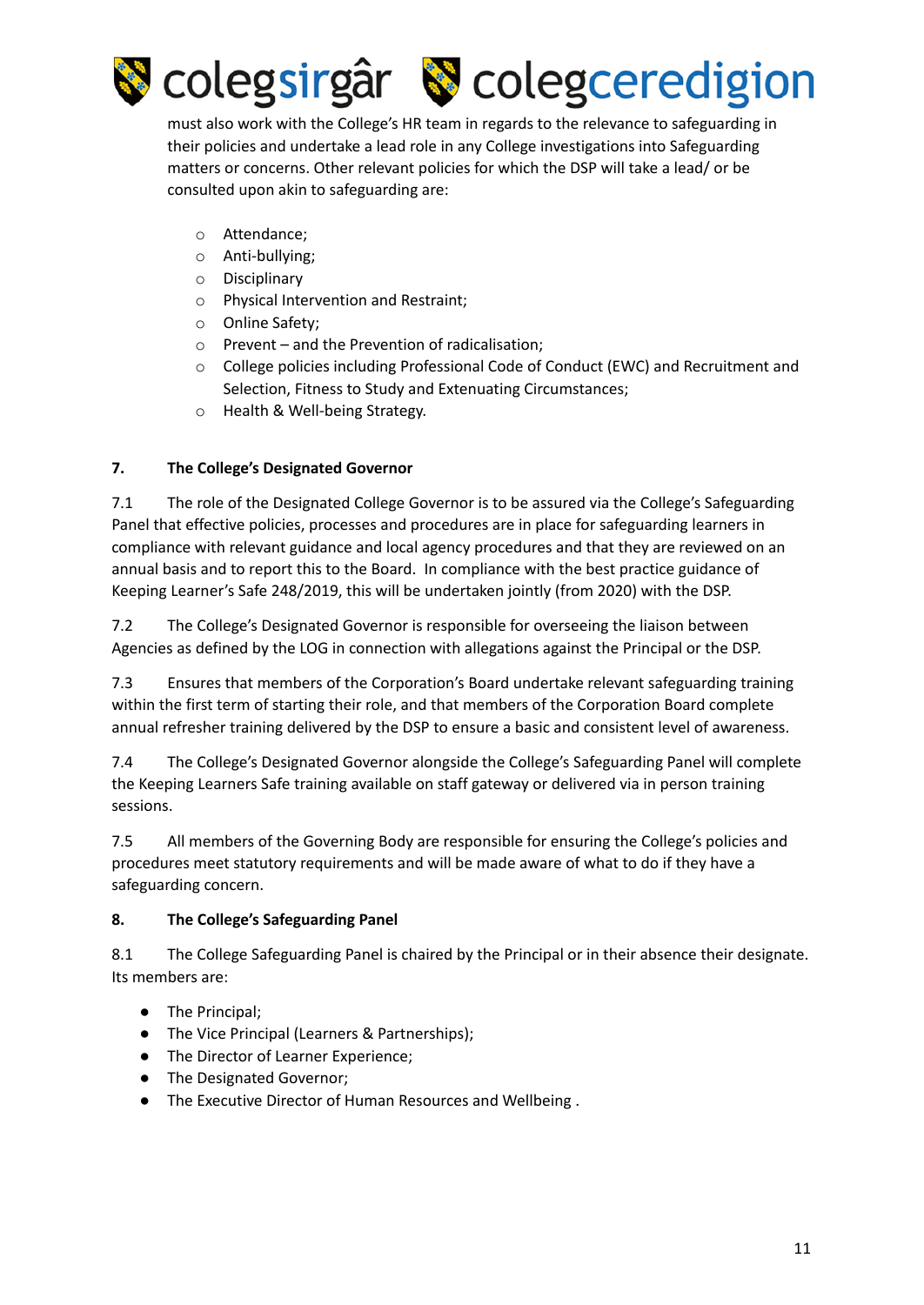

8.2 The Panel meets on a termly basis, in addition to meeting to consider or confirm appropriate actions concerning serious safeguarding matters/cases, as they occur. This Panel will report to the Designated Governor who will attend the Panel on a regular basis.

8.3 This Panel will also be required to meet to receive briefings by partner designated senior safeguarding leads as and when required.

8.4 All Panel members will be required to undertake safeguarding training. The DSP and Director of Executive Director of Human Resources and Wellbeing will attend strategy meetings where an allegation is raised against a staff member.

#### **9. Safeguarding Training**

9.1 The College recognises that the DSP and their deputies must have regular training to meet the requirements of their role. They will require a higher level of training than other staff and will include more specialist training in different types of abuse and the skills required to respond so that they have a good understanding of current issues and skills.

9.2 The DSP should also receive prompt training in inter-agency procedures that enables them to work in partnership with other agencies, and gives them the knowledge and the skills needed to fulfil their responsibilities. They should also undertake refresher training to keep their knowledge and skills updated.

9.3 It is the role of the DSP, working with the Principal and Executive Director of Human Resources and Well-being to ensure that all staff and volunteers:

- i. Have access to and understand the College's safeguarding policy;
- ii. Have induction and refresher training covering safeguarding (refresher training will be every two years from 2021);
- iii. Understand the causes of abuse, neglect and other kinds of harm;
- iv. Know how to recognise the signs and indicators of abuse, neglect and other kinds of harm;
- v. Know how to respond effectively when they have concerns;
- vi. Know how to respond to a disclosure appropriately;
- vii. Know how to communicate effectively with College learners including skills such as empathy; and
- viii. Know that they have a responsibility to report any concerns immediately.

9.4 A record of all staff training must be kept including the dates, details of the provider and a record of staff attendance.

9.5 All staff should attend refresher training preferably within 2 years, but should not exceed 3 years between training. Training must include online safety and with developments occurring in this area this must be renewed regularly.

#### **10. Bullying**

10.1 The College Learner Code of Conduct is a separate document but is discharged in accordance with this Policy and is reviewed by the College's Safeguarding Panel.

10.2 The DSP for Safeguarding and Well-being is the responsible person for ensuring that anti-bullying strategies are in place and for the management of concerns, in compliance with Welsh Government Guidance 'Rights, Respect, Equality'.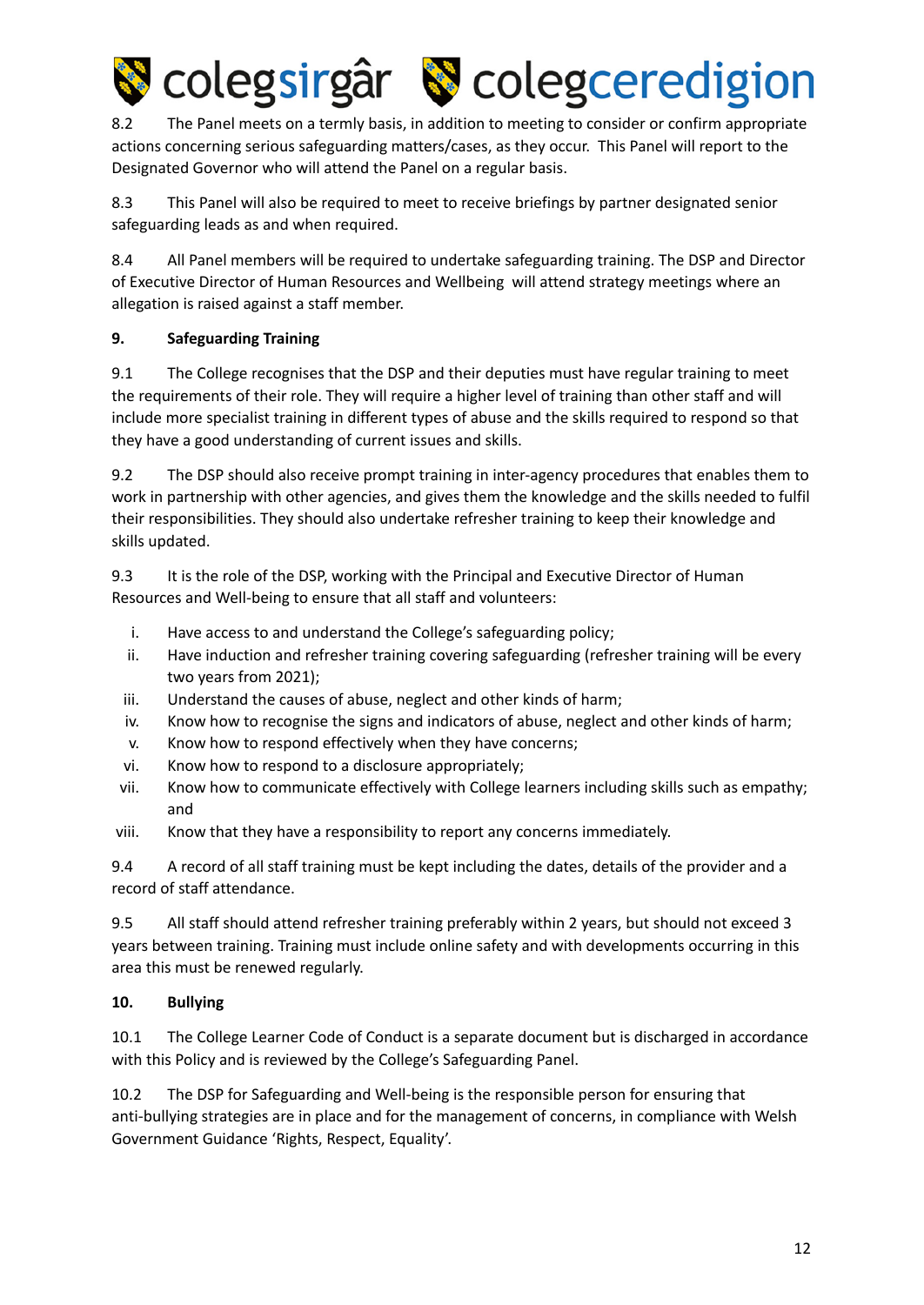



10.3 The College will:

- i. Take a proactive and holistic approach to bullying;
- ii. Have an anti-bullying approach linking to the Disciplinary and Safeguarding Policies;
- iii. Record and monitor incidents of bullying to help to take proactive steps to challenge bullying; and regularly review the anti-bullying strategies in collaboration with the Safeguarding team every 3 years and will be reflective of and include the Anti- bullying toolkit for young people.

#### **11. Peer on Peer Abuse and Harmful Sexual Behaviour**

11.1 All College staff should understand and recognise the risks of peer on peer abuse and harmful sexual behaviour.

11.2 The College's Safeguarding team should have a good understanding of harmful sexual behaviour and this should be part of their training. The All Wales Practice Guide on Safeguarding children where there are concerns about harmful sexual behaviour will be referred to in matters of this nature.

#### **12. Hate Crime**

12.1 The College will work in accordance with the guidance 'Tackling Incidents: A framework for Action' and will be supported in tackling issues of hate crime in liaison with the Police Officers who visit each of the college sites.

#### **13. Physical Intervention and Restraint**

13.1 The College will act in accordance with the Welsh Government guidance 'Safe and effective intervention: use of reasonable force and searching for weapons' (097/2013) <http://gov.wales/docs/dcells/publications/130315safe-effective-en.pdf> .

13.2 There is no legal definition of when it is reasonable to use force. Use of force will always depend on the precise circumstances of individual cases. To be judged lawful, the force used would need to be in proportion to the consequences it is intended to prevent. The degree of force used should be the minimum needed to achieve the desired result. Use of force could not be justified to prevent trivial misbehaviour.

13.3 The Education Workforce Council (EWC) has a Guide to Good practice with 'appropriate touch', handling and restraint, that aims to help increase awareness of handling and restraint in professional practice. This should be read in conjunction with the EWC Code of Conduct and Practice.

13.4 Section 93 of the Education and Inspections Act 2006 enables College staff (including support staff, non-teaching and voluntary staff) to use such force as is reasonable in the circumstances to prevent a learner from:

- Committing an offence.
- Causing injury to any person (including themselves) or damage to any property.
- Prejudicing the maintenance of good order and discipline at the College.

13.5 This includes when a learner is not on College premises e.g. on college visits. Section 45 of the Violent Crime Reduction Act 2006 gives Principals and authorised staff the right to search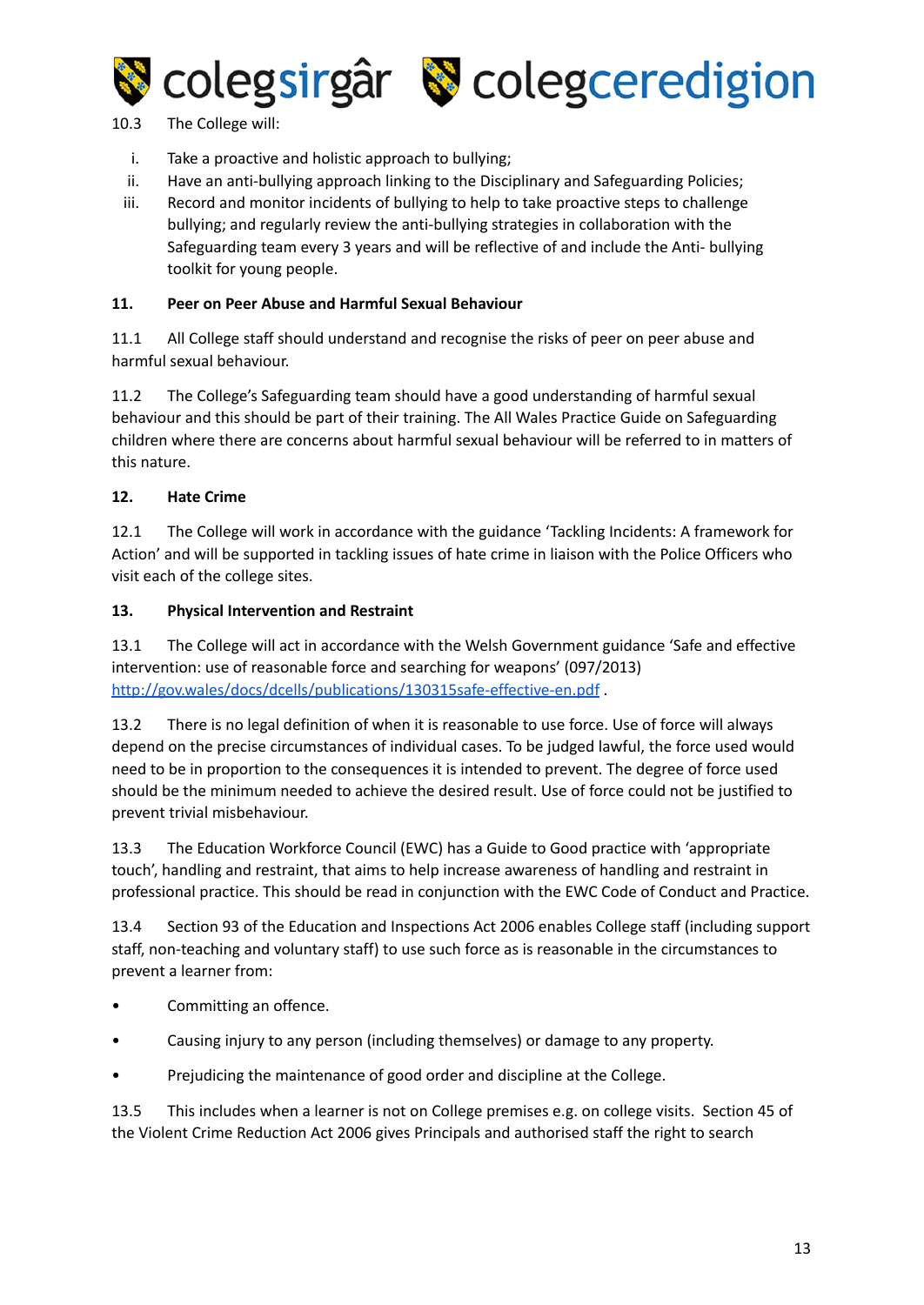

learners for weapons without their consent, where they have reasonable cause to think that they are carrying a weapon. The Police will always be contacted where the College has a concern.

#### **14. Substance Misuse**

14.1 The College will provide personal support for learners who wish to discuss any issues with regards to substance misuse, with reference to independent support and advice if appropriate.

14.2 The College in its support material will also promote access to the Wales Drug and Alcohol Helpline, DAN 24/7. This helpline will assist individuals, their families, carers and support workers within the drug and alcohol field to access appropriate local and regional services.

#### **15. Looked After Young People /Learners under 18 Living Independently or Without Support**

15.1 The College's DSP will have lead responsibility for promoting educational achievement for learners who are looked after.

15.2 The College has four designated Safeguarding Officers with responsibility for the College's LAYP. They will in their role raise any concerns to the DSP if anyone who is looked after is at risk of abuse, neglect, or other kinds of harm.

15.3 College staff must report to the Safeguarding team any learners who are living alone or who are without parental or carer support.

15.4 Elaine James and Gemma Lockwood are the Coleg Sir Gar Designated Safeguarding Officers for LAYP. Ffion Evans and Meinir Lewis are the Coleg Ceredigion Designated Safeguarding Officers for LAYP.

#### **16. Young Carers**

16.1 In many families, learners contribute to family care and well-being as part of normal family life. A young carer is a child who is responsible for caring on a regular basis for an adult or sibling who has an illness or disability.

16.2 Caring responsibilities can impact upon a learner's studies. Any carers should be notified to the Designated Safeguarding Officers for young carers (Elaine James, Gemma Lockwood, Ffion Evans and Meinir Lewis) who will complete a carers assessment in compliance with the Quality Standards.

#### **17. Trafficked and Exploited Learners**

17.1 A trafficked learner is one who is coerced or deceived by the adult who brings them into the Country. Trafficked learners are denied their human rights and are forced into exploitation e.g. domestic servitude, forced marriage, sexual exploitation and drug related activity.

17.2 Learners may appear to submit willingly through fear for themselves or their family, because their parents have agreed to the situation or because of bribes

17.3 Recognition of trafficked and exploited learners will normally rely on a combination of general signs of abuse and neglect and issues concerned with the learner's immigration status. These learners may not be in possession of their own travel documents, be excessively afraid of being deported, be in possession of false papers, being cared for by an adult who is not their parent, presenting with a history of missing links and unexplained moves.

17.4 College staff should make a referral to the DSP or the Safeguarding Officers, if they suspect a learner has been trafficked.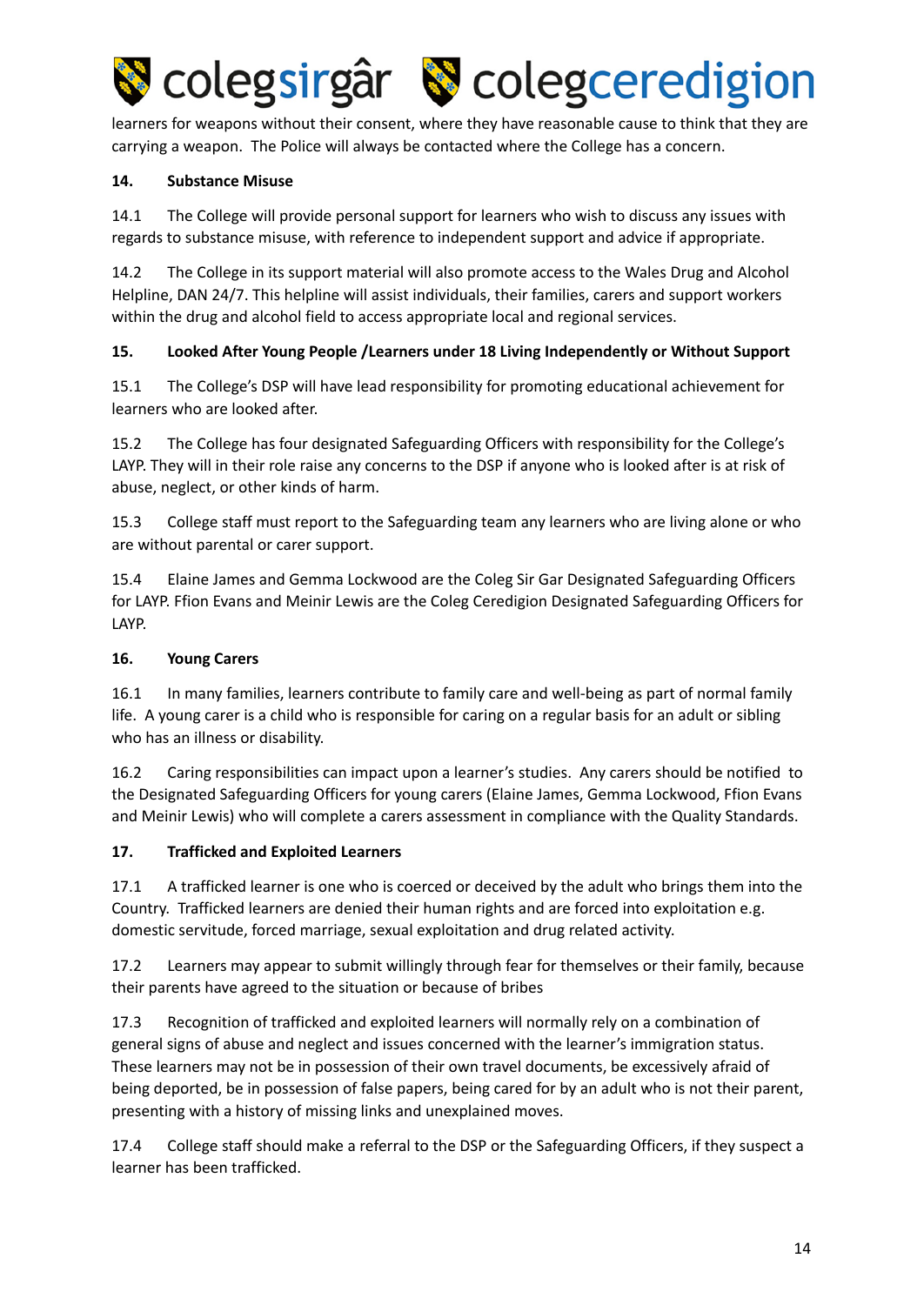

#### **18. Domestic Abuse, Gender Based Violence, Sexual Violence and Harmful Cultural Practices**

18.1 A 'forced' marriage is distinct from a consensual 'arranged' marriage because it is without the valid consent of both parties and where duress is a factor. A learner who is forced into marriage is at risk of significant harm through physical, sexual and emotional abuse. Information about a forced marriage may come from the learner himself or herself, or the learner's peer group, a relative or member of the learner's local community or from another professional.

18.2 Forced marriage may also become apparent when other family issues are addressed, e.g. domestic violence, self-harm, child abuse or neglect, family/young person conflict, a learner absent from College or a missing/runaway. Forced marriage may involve the learner being taken out of the country for the ceremony, is likely to involve non-consensual and or under-age sex and refusal to go through with a forced marriage has sometimes been linked to 'honour killing'. Young men as well as women are victims of forced marriage.

18.3 Honour based violence is an ancient cultural tradition that encourages violence towards family members who are considered to have dishonoured their family. It is rooted in domestic violence and is often a conspiracy of family members and associates meaning victims are a risk from their parents and families.

18.4 College staff should respond to suspicions of a forced marriage or honour-based violence by making an immediate referral to the DSP or Safeguarding Officers. College staff should not treat any allegations of forced marriage or honour-based violence as a domestic issue and send the learner back to the family home. It is not unusual for families to deny that forced marriage is intended and once aware of professional concern, they may move the learner and bring forward both travel arrangements and the marriage. For this reason, staff should not approach the family or family friends, or attempt to mediate between the learner and family, as this will alert them to agency involvement. Referrals should always be made to the DSP or the Safeguarding Officers.

18.5 It is illegal in the UK to subject a child to female genital mutilation (FGM) or to take a child abroad or aid or abet someone to take a child out of the country to undergo the procedure – Female Genital Mutilation Act 2003. Despite the harm it causes, FGM practising communities consider it acceptable to protect their cultural identity. The age at which girls are subject to FGM varies greatly from shortly after birth to any time up to adulthood. The average age is thought to be 6 - 12 years but it is also thought that the age at which girls are mutilated is dropping.

18.6 Although the age of learners at the College is such that they are not necessarily in the 'high risk' category for FGM, a learner may disclose that she is at risk of FGM, has suffered FGM or that she has a sister or family member who is at risk of mutilation.

18.7 College staff should be alert to the following indicators:

- The family comes from a community that is known to practise FGM.
- A learner may talk about a long holiday to a country where the practice is prevalent.
- A learner may confide that she or a sister or family member is to have a 'special procedure' or to attend a special occasion.
- A learner may request help from a staff member or other adult.
- Any female learner born to a woman who has suffered FGM or has a sister or relative who has been subjected to FGM must be considered a potential risk.

18.8 Any information or concern about a learner or member of their family being at risk of FGM must be reported to the DSP as a matter of urgency.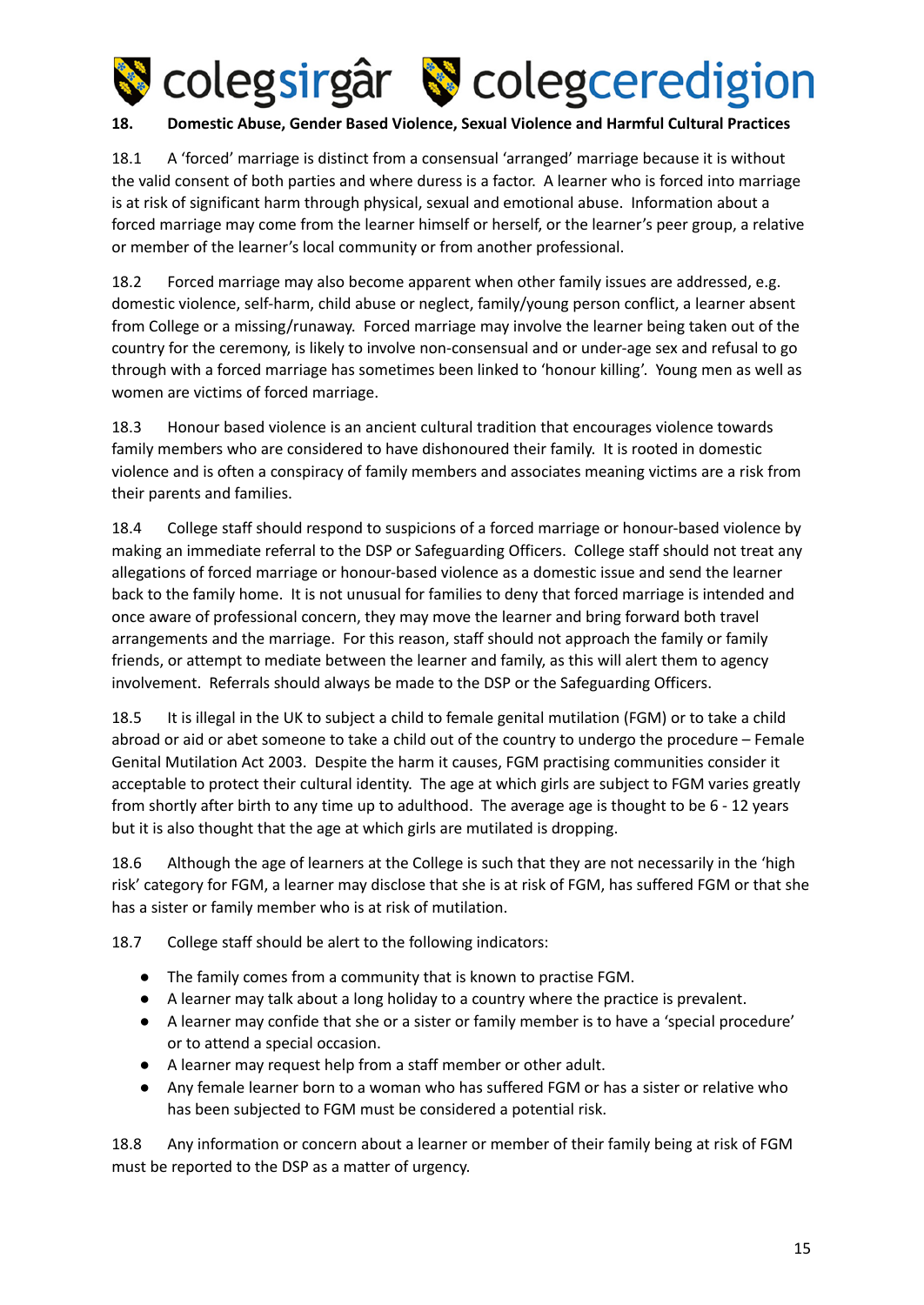

#### **19. Suicide and Self Harm**

19.1 The College will follow the Welsh Government Guidance' Responding to issues of self-harm and thoughts of suicide in young people'. This guidance provides a framework for adults who work with young people regarding how to respond to issues of suicide and self-harm.

#### **20. Sexual Exploitation (CSE) and Criminal Exploitation (CCE)**

20.1 Sexual exploitation, criminal exploitation of children and young people under 18 involves exploitative situations, contexts and relationships where young people (or a third person or persons) receive something (e.g. food, accommodation, drugs, alcohol, cigarettes, affection, gifts, money) as a result of them performing and/or others performing on them sexual activities. This also includes County lines and other forms of criminal exploitation.

20.2 Child sexual exploitation can occur through the use of technology without the child's immediate recognition; for example, being persuaded to post sexual images on the internet/mobile phones without immediate payment or gain. In all cases, those exploiting the child/young person have power over them by virtue of their age, gender, intellect, physical strength and/or economic or other resources. Violence, coercion and intimidation are common, involvement in exploitative relationships being characterised in the main by the child or young person's limited availability of choice resulting from their social/economic and/or emotional vulnerability.

20.3 Sexual exploitation may be organised or opportunistic. It may take place when a learner is groomed using technology or is encouraged to think that they are entering into a relationship. It may be linked to gang membership. Boys as well as girls are sexually exploited. Young people are vulnerable to sexual exploitation in many ways and the vigilance of staff is key in identifying possible signs or indicators.

20.4 Staff must be vigilant to any signs or concerns that a learner may be sexually or criminally exploited and report concerns as a matter of urgency to the Designated Senior Person for Safeguarding and Well-being. If appropriate, the DSP will undertake a SERAF risk assessment.

#### **21. Learners with Additional Learning Needs**

21.1 The College recognises that statistically learners with behavioural difficulties and disabilities are more vulnerable to abuse.

21.2 The College's inclusion and learning support strategy and legislation outlines the support provided for College learners who require extra support.

#### **22. Work-Based learning and Work Experience**

22.1 The College as a work based learning provider and member of the B-wbl Consortium should seek to ensure that all learners are in a safe environment, including its learners who are learning with sub- contractors and/or consortium members. Such arrangements for which the College has responsibility should include:

22.1.1 The identification of learners aged under 18 who are at risk of abuse or harm;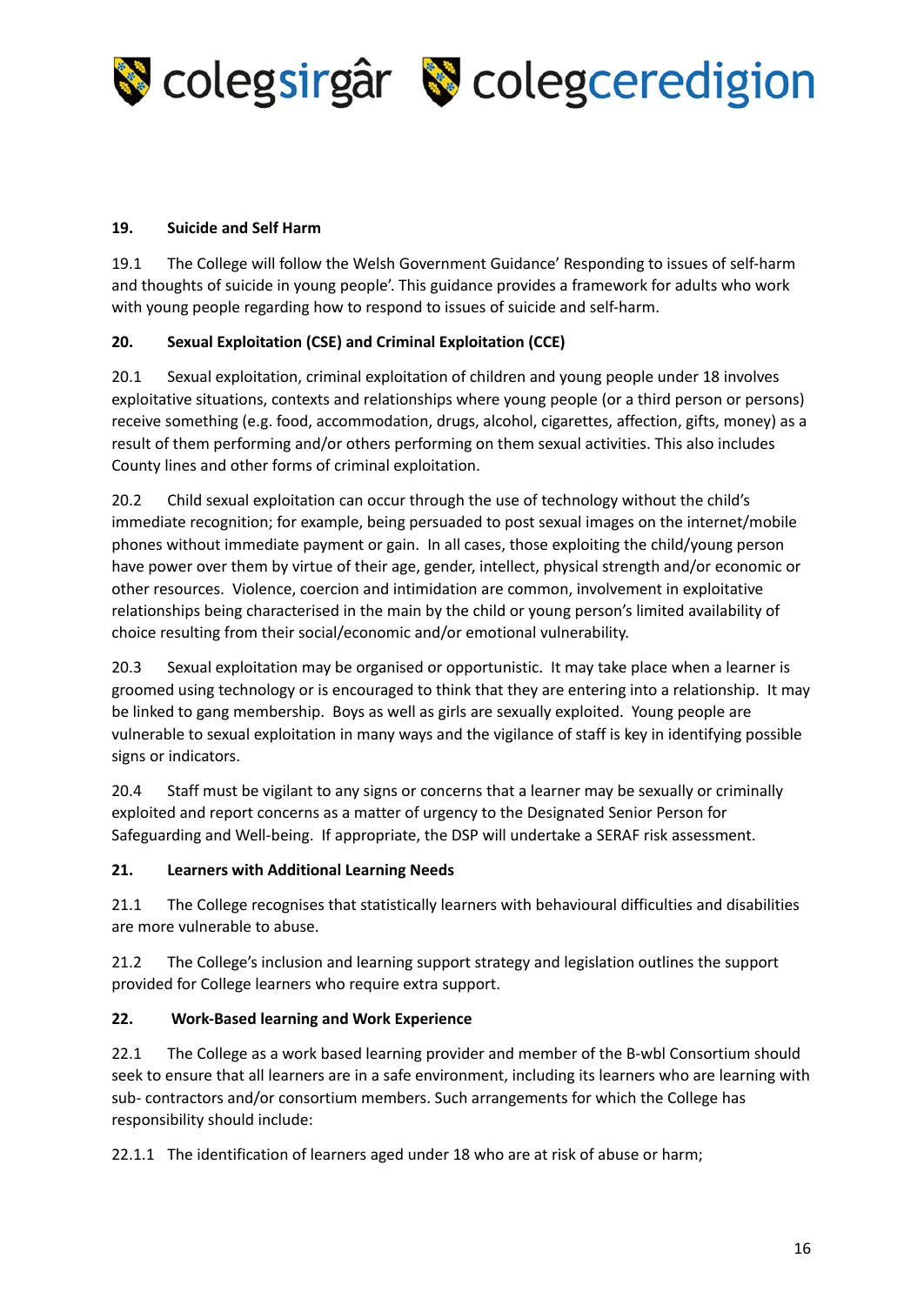

22.1.2 Recruitment practices in place that reflect the obligation to safeguard learners;

22.1.3 That Bwbl providers should ensure their safeguarding practice is compliant with Keeping Learners Safe 248/2019;

22.1.4 That work experience opportunities provided are subject to consideration of appropriate guidance on safeguarding;

22.2 The College will ensure that in regards to work experience:

- Health and safety checks are undertaken prior to establishing work experience placements.
- Employers and providers are aware of, and are carrying out their responsibilities, in relation to safeguarding and ensure that providers have appropriate policies and procedures in place that are followed by all staff.
- College staff, volunteers, employers and work placement providers are aware of the action to be taken and by whom, should a safeguarding issue be raised before, during or after the placement.
- The relevant staff are appropriately trained to carry out the health safety and work placement audit.

#### **23. Keeping Learners and Staff Safe Online**

23.1 This is a key safeguarding priority for the College and promotes the safe and positive use of technology for the College's learners and staff.

23.2 The College has an 'Acceptable Use Policy for ICT and Social Media' and a 'Live streaming Policy' (which references the Welsh Government Live streaming Safeguarding Principles and Practice for Education Practitioners). The Computer Manager and the Teaching and Learning Director have responsibility for monitoring the safe and appropriate use of E technology and any concerns about inappropriate use will be reported to the DSP for external referral. All staff must adhere to the Live streaming Policy whilst using on-line learning packages.

23.3 The College will refer to 'The Sexting: Responding to Incidents' and Safeguarding Learners Guidance for Educational Settings in Wales to appropriately manage and respond to incidents involving the sharing of nude images. The guidance also refers to viewing, deleting and reporting images. Creating and sharing sexual images of under 18 year old people is illegal. Sharing of images can expose young people to risks, including non -consensual sharing of images, embarrassment, bullying and increased vulnerability to blackmail and coercion or sexual exploitation.

23.4 The College will in all Online Safety matters follow the All Wales Practice Guide on Online Safety if they identify concerns.

#### **24. Death of a Learner**

24.1 The College has a procedure that is followed when there is notification of a learner's death (Appendix 2).

24.2 The DSP will lead on this procedure and liaise with other agencies as appropriate, participating in the relevant local authority based panels or calling a professional information sharing meeting if the death is of a learner aged 18 or over, normally up to the age of 25.

#### **25. Contest and Prevent**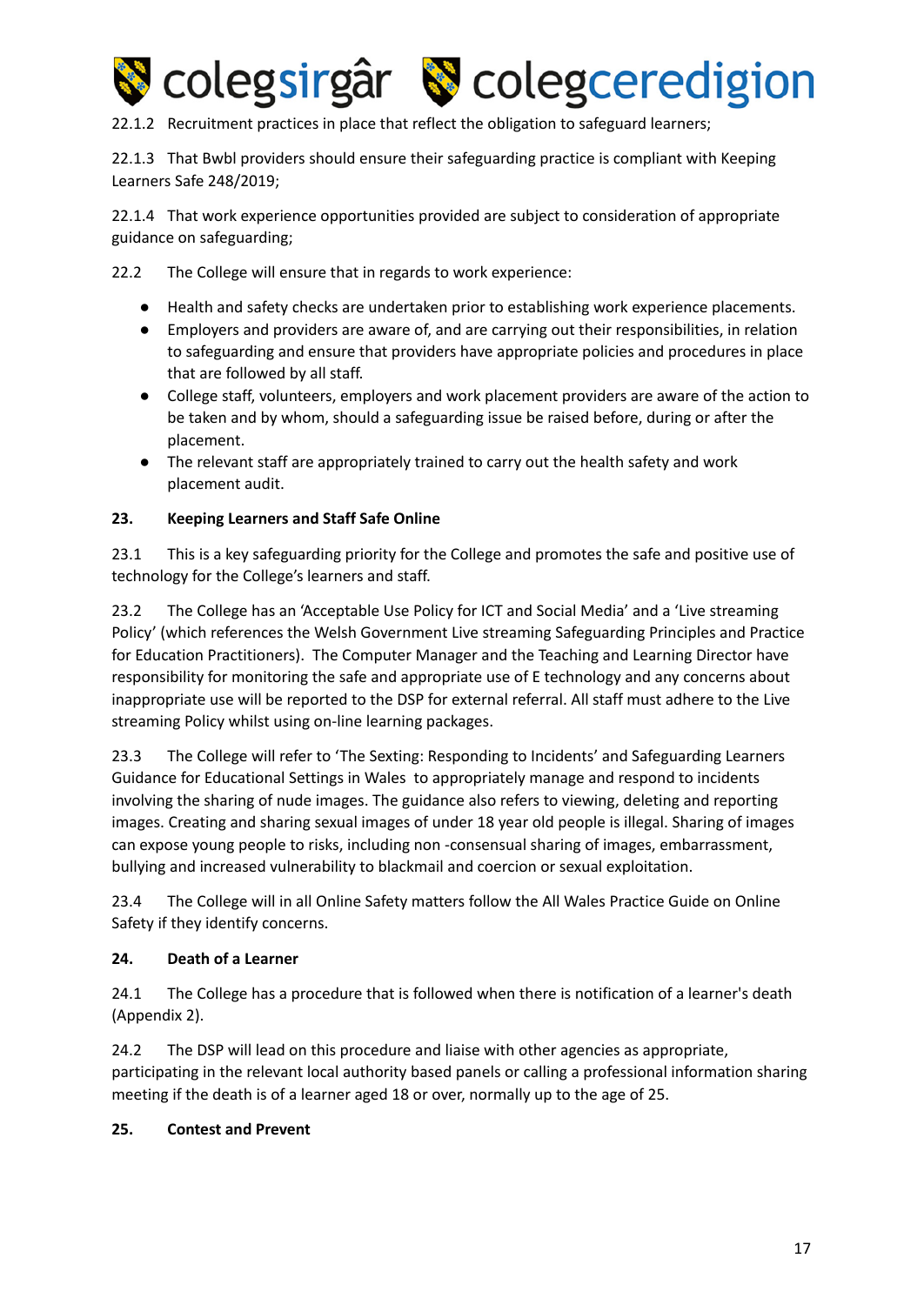

25.1 The College will create a safe environment in which learners can understand and discuss sensitive topics, including terrorism and extremist ideas, and learn how to challenge these ideas. Through the tutorial and curriculum opportunities will be explored to challenge these topics and to promote the values of democracy, mutual respect and tolerance of different faiths and beliefs.

25.2 The Counter Terrorism and Security Act 2015 places a duty on the College and its Work based learning providers to prevent people from being drawn into terrorism. All College staff are required to understand Prevent and the role they play in adhering to the Prevent Duty.

25.3 The College will on an annual basis review the self assessment toolkit for Prevent, to ensure our compliance and action planning is current.

25.4 Any work based learning providers sub-contracted by the college will complete the Safeguarding and Prevent Self- assessment toolkit (September 2019)as part of their compliance reporting.

25.5 The College's DSP is the College's SPoC (Single Point of Contact) to the Police, in their absence it will be a member of the Safeguarding team, or Safeguarding Panel member.

25.6 Referrals will be made using a MARF, within the CYSUR/CWMPASS Mid and West Wales Safeguarding Board Region, as opposed to using the All Wales Prevent Referral Form.

25.7 The College will in accordance with the 2015 'Prevent Duty' ensure that the DSP through their role will:

- Represent the College on the local CONTEST and Prevent Boards;
- Ensure the College is compliant with the Prevent Duty;
- Liaise with the Dyfed Powys Police Prevent Co-ordinator.
- Will serve as a Channel Panel member for the relevant local authority areas;
- Ensure College staff are aware of and work to the Safer Working Practice Guidance;
- Support the Director of Resources to inform the College's risk register with regards to Prevent/safeguarding activity;
- Facilitate the Aspire safeguarding programme and embed prevent training within this activity, WRAP - WRAP@homeoffice.gov.uk and Preventraining@homeoffice.gov.uk are the E-learning tools that will be used;
- Share appropriately, information concerning learners at risk with appropriate agencies as part of Channel panels;
- Review and update arrangements with respect of Prayer Rooms on college sites and visiting speakers.

#### **26. Site Security**

26.1 All learners and staff should be able to feel safe when they are on the campus or travelling on College transport. From 2021, all learners and staff will be required to wear their ID badge at all times and may not be allowed to enter the College or College transport without it.

26.2 Visitors to the College will be asked to register at the main reception on each site and to wear their visitors' badge at all times and receive information on how to report safeguarding concerns. Visitors should be met by staff members at reception.

26.3 Covid 19 regulations must be adhered to by all staff and learners.

#### **27. Information Sharing and Record Keeping**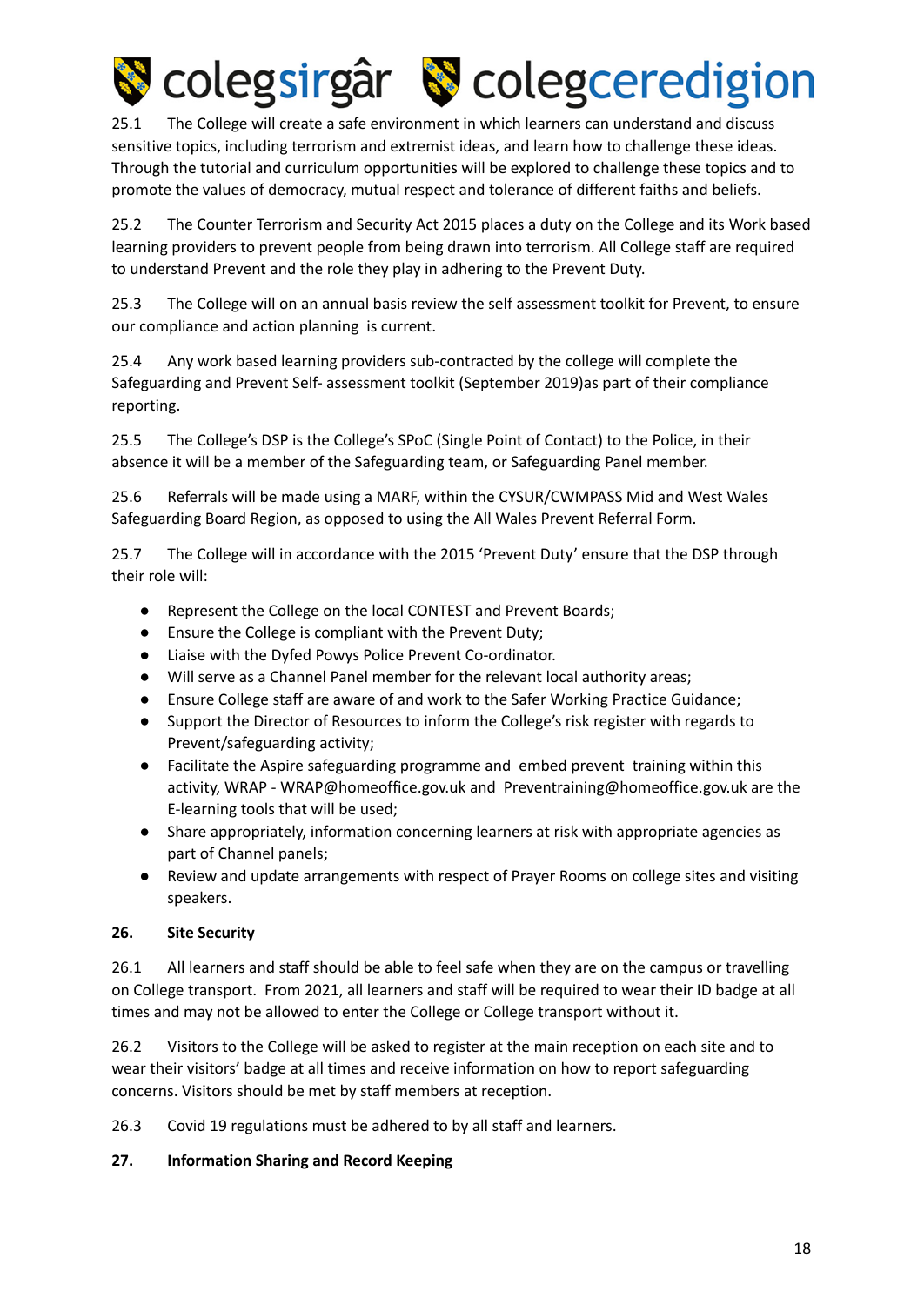

27.1 These are managed under this Policy by the DSP and are in place for all lead Agencies involved in safeguarding. The key Agencies where these apply are:

- Integrated Safeguarding Teams in Carmarthenshire and Ceredigion
- The Child Care Assessment Teams in Carmarthenshire and Ceredigion
- The Adult Protection Teams in Carmarthenshire and Ceredigion
- Protecting Vulnerable Persons Unit (Dyfed Powys Police) (PVPU).
- Contest/Prevent teams/WECTU in in Carmarthenshire and Ceredigion
- Corporate Parenting Teams (CPT) in in Carmarthenshire and Ceredigion
- Learning Disabilities Teams in Carmarthenshire and Ceredigion

27.2 Information sharing will comply with the Wales Safeguarding Procedures, and Keeping Learners Safe in Education Guidance (248/2019).

27.3 The Duty of Confidentiality is not absolute and may be breached where it is in the best interests of a learner and in the wider public interest. If it is judged that disclosure is necessary for protection from a risk of serious harm. When there is a need to share confidential information with the Child or Adult Protection teams and or the Police, the College will:

- Attempt to support the learner, to agree to a disclosure of information within a reasonable timescale;
- Initially discuss the case anonymously with the Designated Senior Person for Safeguarding and Learner Well-being;
- Inform the learner of the professional need to share information unless to do so, might put them at further risk; and
- Any decision to share information will be appropriately documented.

#### **28. Extended Services and Activities (Including Youth Services)**

28.1 Where services are provided directly under the supervision of the College, the College's safeguarding policy and procedures will apply.

28.2 Where activities and services are provided separately, the College will seek assurances and evidence that the body concerned has appropriate safeguarding policies and procedures in place and that there are agreed arrangements with the College. Evidence of these procedures should be provided to the DSP.

28.3 The College will only work with providers that can demonstrate that they have effective safeguarding processes and procedures in place.

28.4 The College reserves the right to withdraw the permission for the hire of its premises where there are safeguarding concerns. There will be at any one time, a number of professionals delivering services to learners on behalf of the College in the community and in schools as well as on the College site. These professionals may be employed by partner or other agencies.

28.5 All staff providing services to learners whether in the College or in the community on behalf of the College must adhere to the College's Safeguarding Policy.

28.6 Staff from the College and agencies working with learners off-site will follow the referral procedures of their own agency, and will inform the DSP at the College that they have made a safeguarding referral as a priority.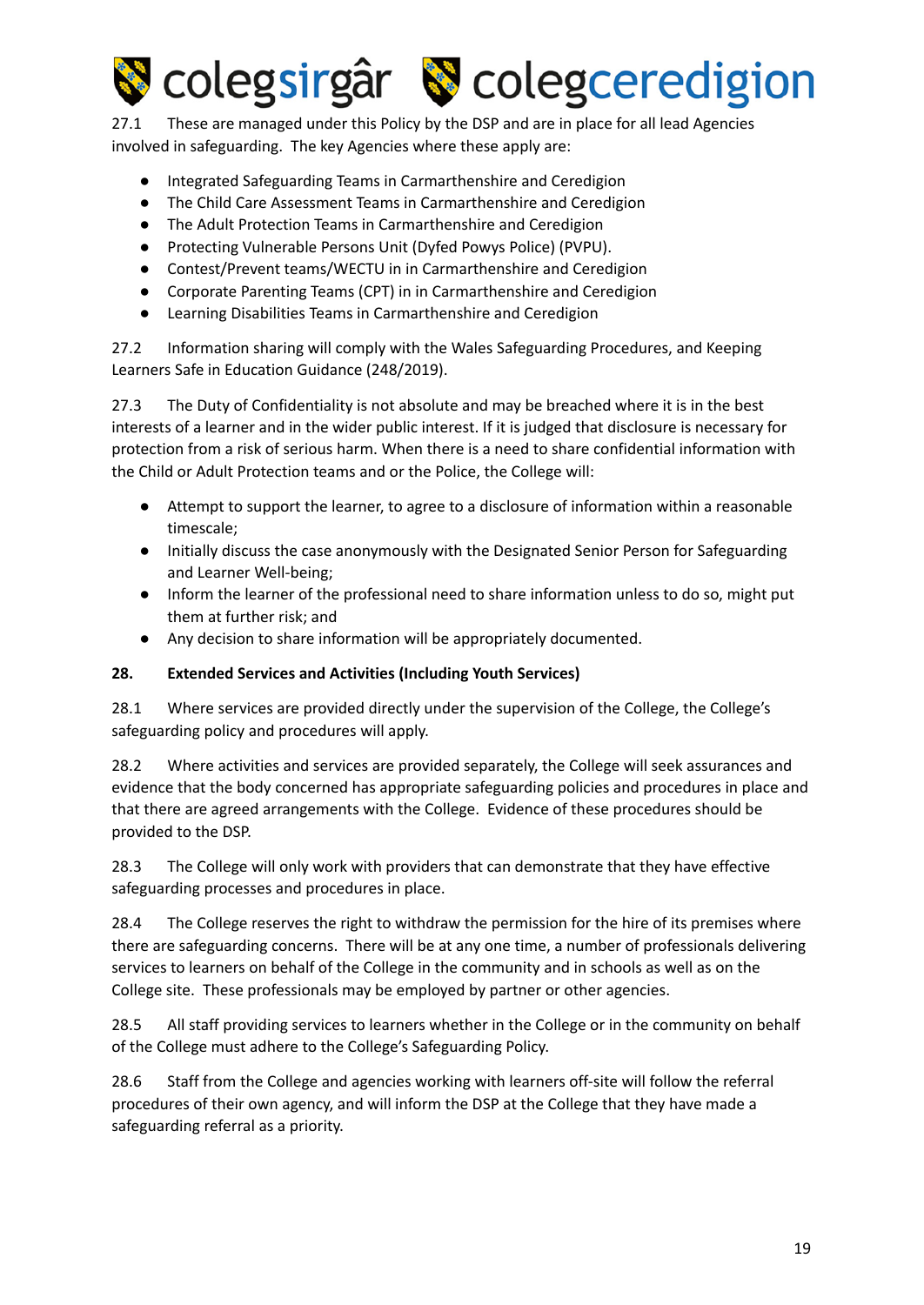

28.7 The College Youth Access Officer will work with College learners aged between 14 and 16, and will offer their services in a variety of settings. As a member of the Carmarthenshire LA Youth Service, the Officer will in all cases apply the Wales Safeguarding Procedures, alongside the College's specific organisational guidance and procedures that are in place.

#### **29. Support for Learners**

29.1 The College recognises that learners who are at risk, suffer abuse, or witness violence may be deeply affected by this

29.2 The College may be the only stable, secure, reliable and predictable element in the lives of learners at risk. Nevertheless, when at College their behaviour may be challenging and defiant. The College through its tutorial and support services will endeavour to support learners through:

- The content of the tutorial and curriculum, to encourage self-esteem, resilience and self-motivation.
- A culture and ethos which is a positive, supportive and a secure environment, which will give learners a sense of feeling valued and respected.
- Having a fair disciplinary process that does not damage a learner's sense of self-worth.
- Sharing information appropriately at all points of transition.
- Providing one to one counselling support and referral to other specialist agencies/services as is necessary.
- Access to a 24/7, 365 day per year wrap around service provided through 'Together All'.

29.3 In line with the core aims to 'help children to achieve more' (Working Together to Safeguard Children 2013), and the College's mission of 'Inspiring Learners, Fulfilling Potential, Achieving Excellence' the College will promote the many areas that support learners to be successful and feel confident including:

- Physical and mental health and emotional well-being.
- Protection from harm and neglect.
- Education training and recreation.
- Contribution to society and the well-being of future generations.
- Social and economic Well-being.
- Promotion of Community Cohesion.

29.4 Safeguarding is promoted through the College culture, induction, tutorials, enrichment activities and the curriculum, and is recognised to be everyone's business. Learners are encouraged to recognise their own responsibilities in safeguarding themselves and others. Guidance and support for learners is available through a range of support services including the identified safeguarding officers, teaching staff, college counsellors, well-being team, Learning Support Team, the Cynnydd teams, youth officer and a wide range of functional support roles.

#### **30. Hospitalisation**

30.1 Learners aged under 16 who are taken to hospital must be accompanied by a member of staff. The DSP or their Designated Deputy must contact the next of kin to make them aware of the situation. It is expected that the member of staff will accompany the learner in an ambulance and remain at the hospital until the next of kin arrives.

30.2 If a learner is aged 16-18 and taken to hospital, a member of the Well-being team must make direct contact with the named next of kin to make them aware of the situation.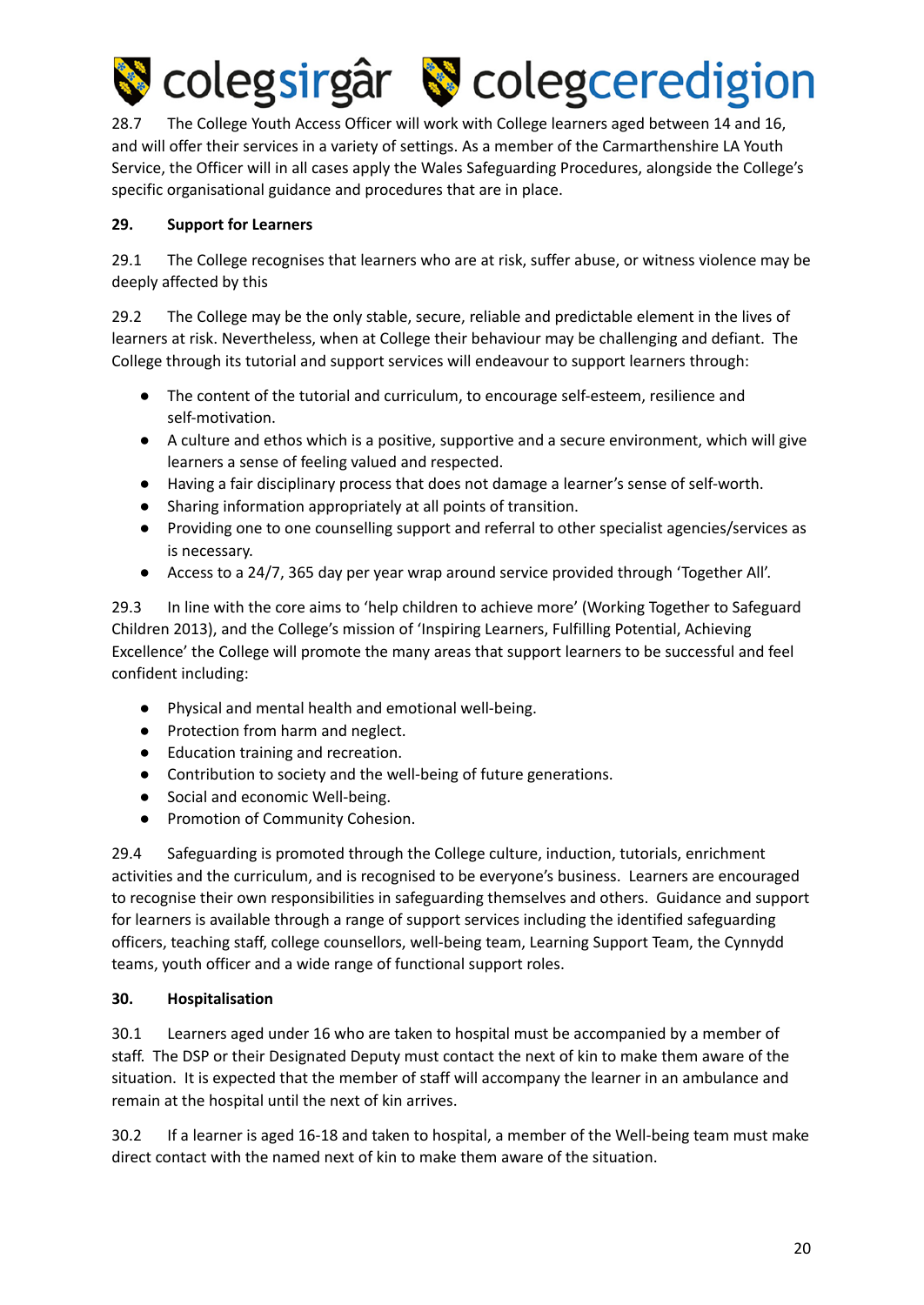

30.3 Wherever possible, the learner will be accompanied to the hospital and the staff member will remain at the hospital until the next of kin arrives unless the discussion with the parent concludes otherwise.

30.4 Where the learner is over 18 and is an 'adult at risk' the member of staff must also contact with the DSP. They will also make direct contact with the next of kin to make them aware of the situation.

30.5 Where the learner has ALN, the member of staff must make contact with ALNco or ILS leads and they will make direct contact with the next of kin to make them aware of the situation.

30.6 It is expected that the member of staff will accompany the learner to the hospital and remain at the hospital until the next of kin arrives.

30.7 In all cases, the DSP or their relevant college Deputy should be made aware as soon as possible of the situation.

#### **31. Professional and Personal Relationships with Learners**

31.1 The College recognises that positive professional relationships with learners will support them and enable the best outcomes for them. The College gives guidance on the expectations of staff in this matter to which all staff are expected to adhere. Good professional boundaries safeguard learners and safeguard professionals from unfounded allegations. The College has a professional code of conduct that all staff must adhere to. Staff are also referred to their guide in this matter as being the 'Guidance for Safer Working Practice for Adults who work with Young People in Educational Settings'.

31.2 College Staff are expected to work in compliance with the 'Keeping Learners Safe Guidance (248/2019)' and the 'Safer Working Practice Guidance for Adults who work with Young People in Educational Settings 2019'. It is the prime duty of the College to provide a safe and secure learning environment for learners and staff, whether on the premises or online and to protect the safety and welfare of the learners in its care. The guidance that the College adheres to and refers staff to, ensures that staff maintain professional standards whilst at work and in their personal lives. They must not commit acts of impropriety or abuse their position of trust.

#### **32. Maintaining Professional Relationships**

32.1 A professional relationship exists where a staff member is responsible for assessing, supervising, teaching, tutoring, or providing pastoral support, administrative or technical support. Maintaining this professional relationship is vital to the educational development and achievement of our learners.

32.2 All staff must hold in mind the need to ensure that their relationships with learners are professional and act appropriately according to the College's Standards of Professional Conduct for Staff and be aware that at all times they are in a position of trust.

32.3 All staff will be advised to adhere to the 'Keeping Learners Safe Guidance (248/2019).

#### **33. College Standard**

33.1 Personal relationships between staff and learners are not acceptable. Should a personal relationship already exist when a learner joins the College, the staff member must inform their line manager so that appropriate steps can be taken to protect both parties. Failure to report such a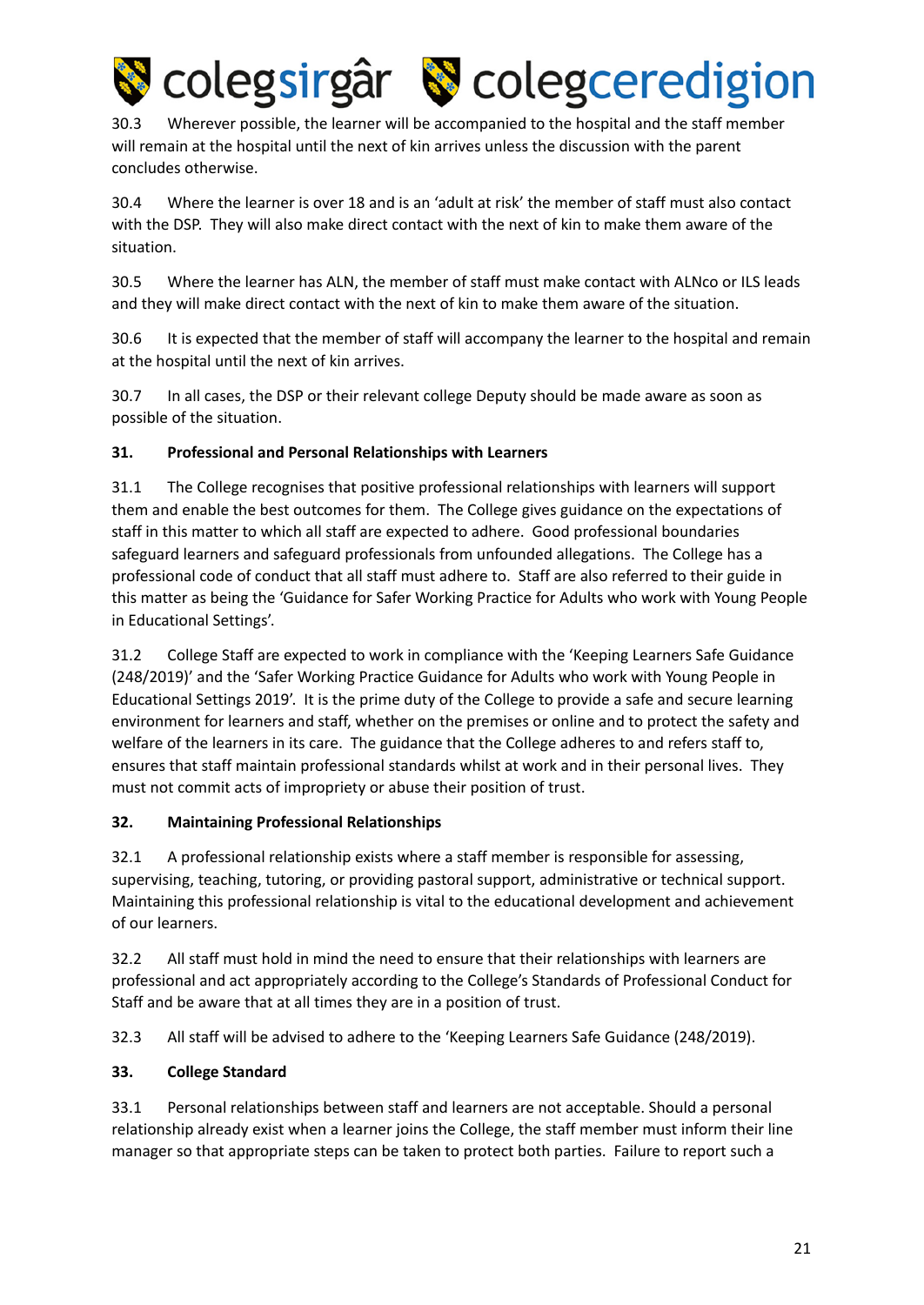

relationship could lead to disciplinary action, depending upon the individual circumstances of the case.

#### **34. Other Consequences**

34.1 All staff are reminded of the risks of a complaint being made under the College's Safeguarding Policy and that they may face allegations of misconduct and allegations of criminal misconduct. In some circumstances, staff may be referred to the Disclosure and Barring Service and the Educational Workforce Council (EWC) in Wales.

#### **35. Further Advice**

35.1 Staff and learners may seek advice from the DSP or the Director of Executive Director of Human Resources and Well-being .

35.2 Learners may seek guidance from the DSP, the Well-being team, the ALNco, Faculty and teaching staff and the Cynnydd teams.

#### **36. Abuse of Trust**

36.1 Abuse of trust must be reported to the College's Director of Executive Director of Human Resources and Wellbeing and the DSP.

#### **37. Confidentiality**

37.1 Confidentiality is an issue that needs to be fully understood by all those working with learners, particularly in the context of safeguarding.

37.2 We respect the right of learners and families to have information about them dealt with sensitively and confidentially in line with statute and guidance.

37.3 Safeguarding information regarding learners in The College will be shared with staff on a strictly need-to-know basis and with the appropriate agreement of any strategy meeting. A member of staff will need to know information when it is demonstrably to safeguard a learner and where permissions have been given to share that information. Where necessary, disclosures will be made by the DSP or their designated Deputies. 'Signs of Safety' meetings will be held with course teams, where it is necessary to share information.

37.4 All staff are expected to conform to the College's Code of Professional Practice and maintain confidentiality at all times.

37.5 All staff must be aware of their responsibility to share information with the College's DSP who will share information with other agencies in order to safeguard learners. Advice will be sought if necessary by the DSP via the appropriate Safeguarding Manager in the relevant LA.

37.6 No one in the College may guarantee confidentiality to a learner and must make it clear that information will be shared if a concern arises about their welfare or that of another learner, even if they do not consent to the sharing of the information. Where a learner has refused consent for information to be shared, the reason for refusal must be recorded. Refusing consent should never prevent information being shared to safeguard or protect a learner.

37.7 No one in the College may guarantee to a learner that they will keep a confidence. It must always be made clear to a learner in language that is appropriate, that any information that leads a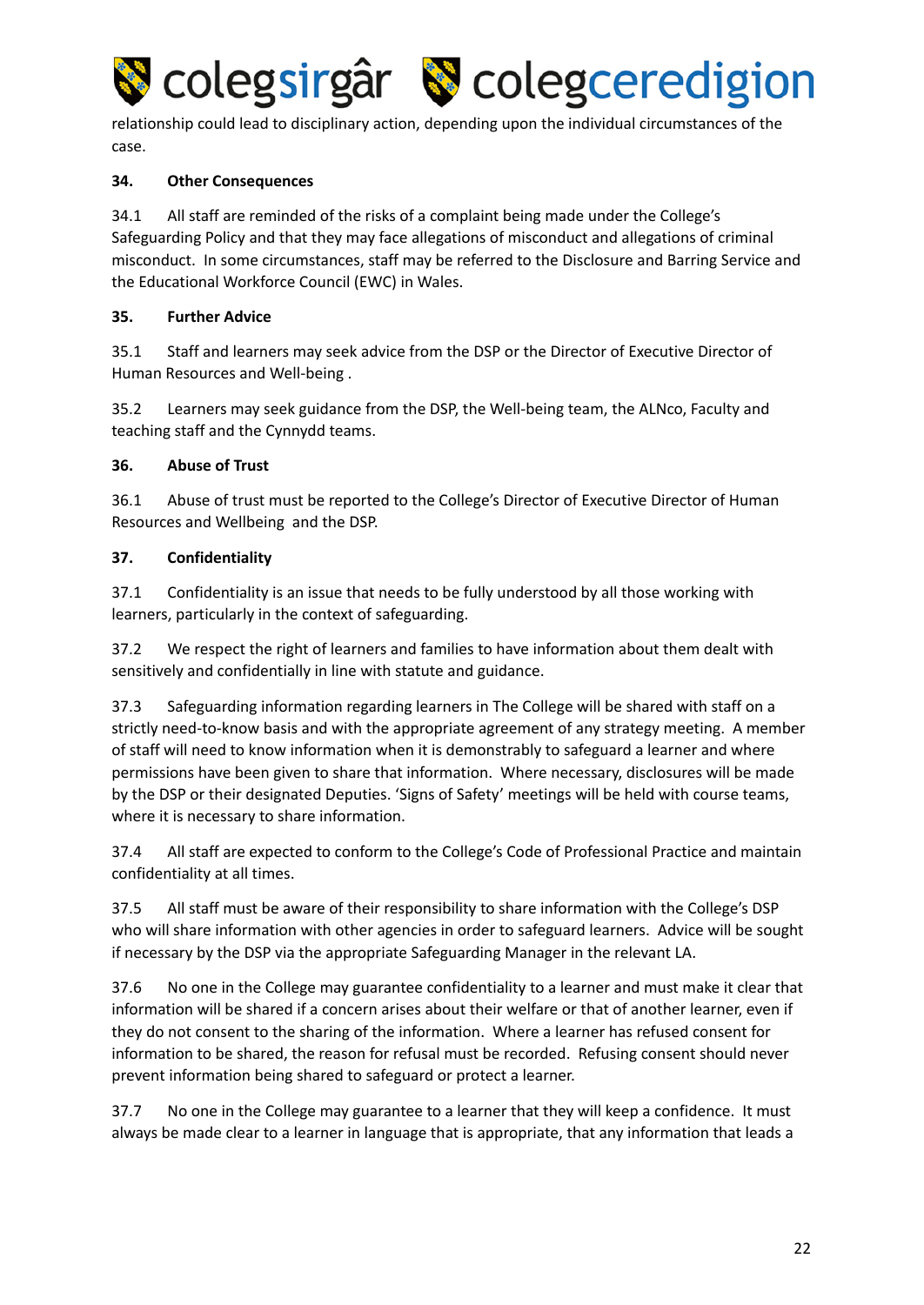

member of staff to be concerned that a learner is suffering, or is at risk of suffering, harm will be shared with the College's DSP.

#### **38. Supporting Staff**

38.1 The College recognises that safeguarding is a difficult and sometimes upsetting subject for those who work with learners. Working with a learner who has suffered harm or is at risk of harm may be stressful and distressing; The College is committed to supporting staff by providing supervision and opportunities for them to talk through their experiences and anxieties with the DSP and/or Counsellors and to seek further support as appropriate.

38.2 All staff and volunteers should feel able to raise concerns about poor or unsafe practice. Such concerns will be addressed sensitively and effectively under Executive Director of Human Resources and Wellbeing Policies. We also believe that working in a College that has a clear Safeguarding Policy also assists staff to carry out their duties and responsibilities effectively.

#### **39. Working in Partnership with Parents and Carers**

39.1 The College is committed to creating a culture of openness and honesty and will strive at all times to work with parents, guardians and carers. We believe that this is in the best interests of our learners and their families.

39.2 Parents and carers will be encouraged to access the College's Safeguarding Policy and a summary of the Policy will be provided to parents and carers on enrolment to the College with the links to the appropriate internet page. We believe that it is important that parents are aware of our statutory duty to safeguard and promote the welfare and well-being of our learners, and that we will where necessary share concerns about learners with appropriate agencies in accordance with statutory guidance.

39.3 There may be instances, however, when we judge that it is not appropriate to speak to a parent or carer before referring to other agencies. This is where the DSP or their designate believe that a learner's well-being will be at risk if a notification is made. Where it is identified that there is no risk, consent will be obtained from a learner's parent/ guardian and or carer prior to the submission of a MARF.

#### **40. Implementation and Evaluation of Safeguarding Policy and Practice**

40.1 All staff have a duty to be fully conversant with this Policy. All staff are required to read and sign the College's 'Standards of Professional Conduct for Staff'.

40.2 The implementation of this Policy and the resulting good practice are monitored in the following ways to ensure effectiveness:

- Staff raise concerns about the welfare of learners routinely as good practice with the College's DSP or in their absence their relevant Deputy;
- Staff attend safeguarding training and a central register is held;
- Staff raise concerns about learners at an early stage to ensure that appropriate support or intervention is offered;
- A Safeguarding Report is provided to the Governing Body termly by the DSP and safeguarding practices are subject to the College's internal and external audit procedures;
- Regular updates on safeguarding matters are made to Faculty teams by the DSP.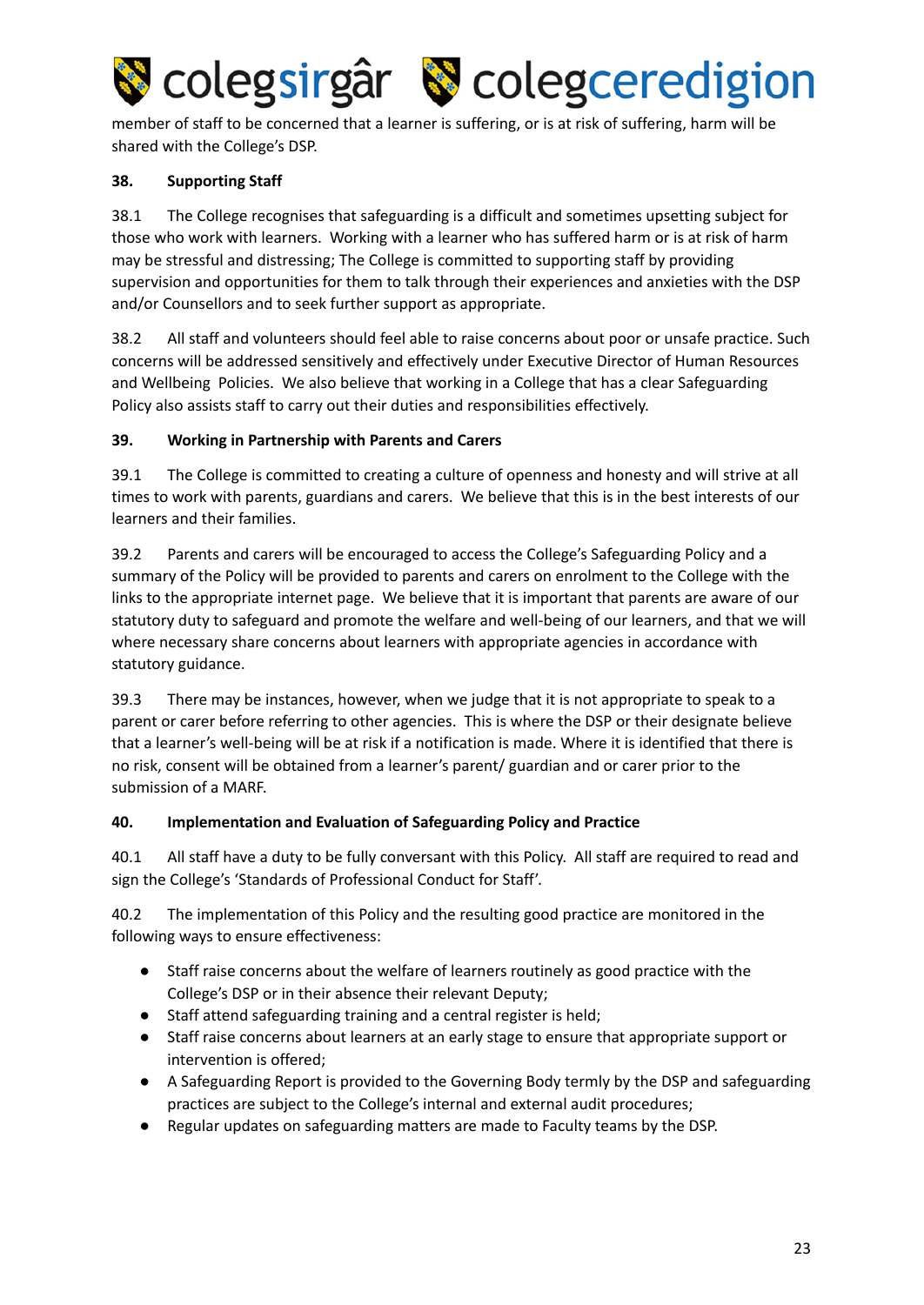

In compliance with the Local Authorities and best practice, the College has adopted 'Signs of Safety' for the delivery of safeguarding practice.

#### **41. Allegations against College Staff**

41.1 Allegations made against College staff or volunteers will be dealt with in accordance with 'Keeping Learners Safe in Education Guidance (248/2019), Wales Safeguarding Procedures.

41.2 The DSP will work with the relevant Designated LA Safeguarding Manager to confirm the details of individual meetings and attend strategy meetings as appropriate. The College will co-operate fully with these enquiries.

#### **42. Establishing and Referring Abuse**

42.1 Abuse may be established through visual signs or by observation of the learner's behaviour, or by disclosure.

42.2 If you suspect that a learner has been abused, the DSP or the Safeguarding Officers must be informed immediately.

42.3 The DSP and or the Safeguarding Officers will then assess the situation and refer the matter to the appropriate Agency with responsibility for child or adult protection as per the Wales Safeguarding Procedures and Keeping Learners Safe Guidance (248/2019).

42.4 If a young person has an injury and there is reason to believe that it has been caused by abuse, the learner will instantly be referred to the DSP.

42.5 If the injury is serious and warrants urgent medical attention, the young person will be taken to the nearest hospital Accident & Emergency department.

42.6 The DSP or the Safeguarding Officers will submit a MARF (link to form available at Appendix 3). At this point, the DSP will clarify to the assessment teams that it is a case of suspected abuse.

42.7 If another person indicates to a member of staff that a child or adult at risk has been abused, they should inform the person reporting the abuse that confidentiality cannot be maintained or guaranteed and that it is in their best interests that someone else is informed immediately and refer to the DSP.

42.8 The DSP will ensure that the person reporting the abuse is aware that the College has a legal obligation to report instances of alleged abuse to the appropriate authorities for full investigation.

42.9 The DSP will make it clear to the person reporting the abuse that the College cannot agree to protect the identity of witnesses and that consequently, their explanation may be used in any investigation and proceedings and that the person being investigated will have access to all witness statements made in the course of proceedings.

42.10 The DSP will ask the person reporting the alleged abuse to provide an uninterrupted account of their concerns, taking accurate notes of dates, times, facts and observations.

42.11 At the end of the discussion there will be a clear explicit agreement stating who will be taking what action, or that no further action will be taken. This agreement will be recorded in writing together with the date and names of those present.

42.12 If it is felt that a learner is in immediate danger of significant harm an immediate 999 call should be made.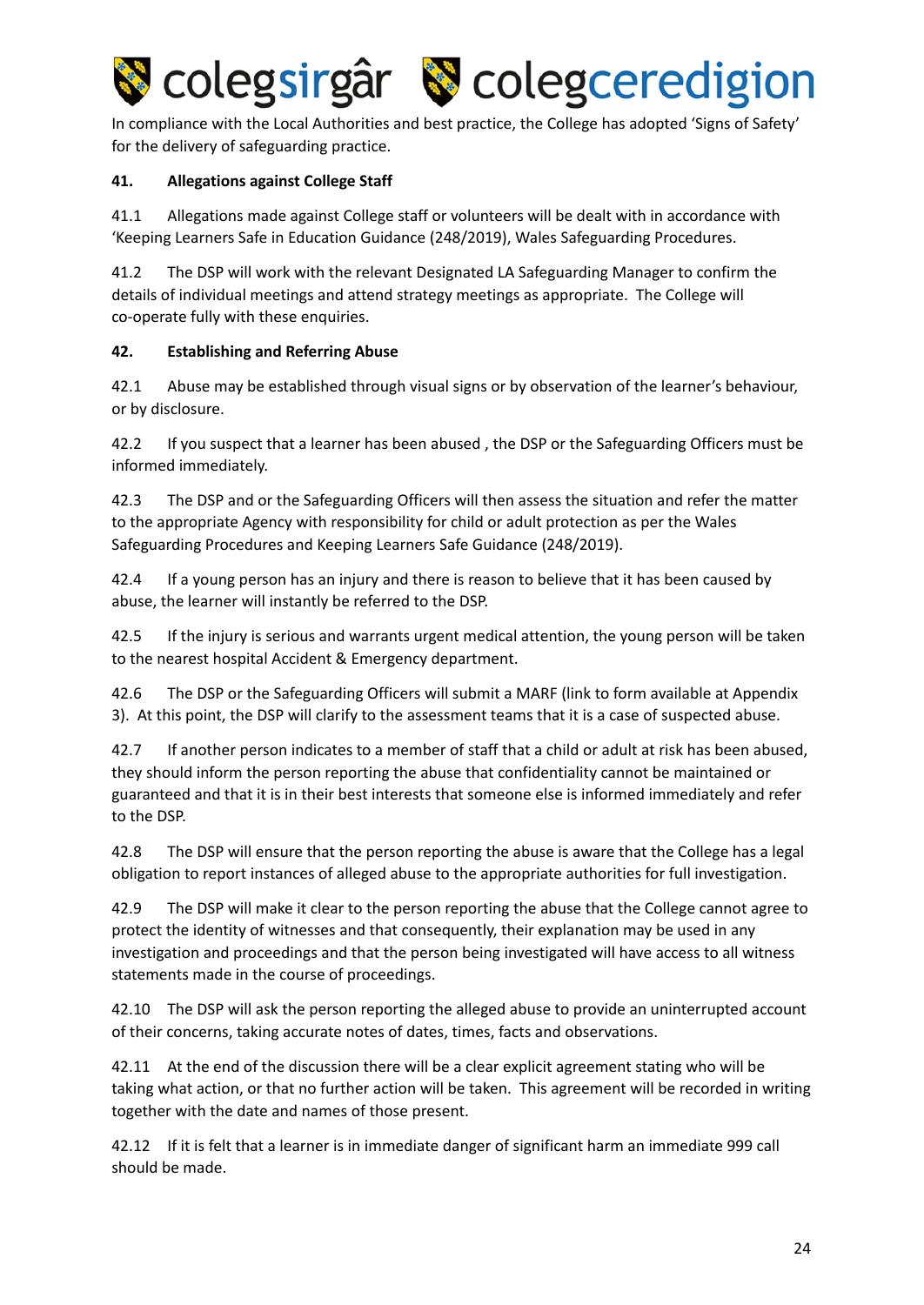



#### **43. Referral to College Counsellors**

43.1 Anyone reporting safeguarding concerns to a member of staff should be offered the opportunity to receive counselling from a College Counsellor. If the person concerned does not wish to see a counsellor, their wish will be respected.

43.2 College Counsellors will need to refer to the DSP any concerns they have regarding the safeguarding of their clients.

43.3 Information sharing will comply with the Wales Safeguarding Procedures, and Keeping Learners Safe in Education Guidance (248/2019).

#### **44. Safer Recruitment Practice**

44.1 The College will ensure that it will adhere to the Safer Recruitment Practice Procedural Guidance as identified in the 'Keeping Learners Safe' Guidance Document no. 248/2019.

44.2 In all documentation, the College will ensure that its commitment to the safeguarding and promotion of the welfare and Well-being of our learners will be paramount and that we would expect all staff to share this commitment.

44.3 Having a criminal record will not necessarily bar an employee from working for the College. This will depend on the nature of the position and the circumstances and background of the offences. For further information, see the 'Employing People with Criminal Records Policy'.

44.4 College staff who are involved in the review of DBS checks as part of the recruitment process have been suitably trained to identify and assess the relevance and circumstances of offences. They have also received appropriate guidance and training in the relevant legislation relating to the employment of ex-offenders, e.g. the Rehabilitation of Offenders Act 1974.

44.5 Should a candidate disclose a prior offence, in a separate discussion, a senior member of the Executive Director of Human Resources and Wellbeing will ensure that an open and measured discussion takes place on the subject of any offences or other matter that might be relevant to the position. Failure to reveal information that is directly relevant to the position sought could lead to withdrawal of an offer of employment.

44.6 The College makes every subject of a DBS Disclosure aware of the existence of the DBS Guidance and makes a copy available on request. A copy of the DBS Policy is also available on request.

44.7 It is a requirement that a new enhanced DBS check is undertaken for any new employee and is received prior to their commencing employment.

#### **Rechecking and Portability**

45.9 Following a successful DBS check and the appointment of an employee to a post within the College, re-checking will not be required unless the employee is working in a role whereby three yearly checks are undertaken in accordance with the Care and Social Services Inspectorate Wales (CIW), such as those required for day nursery staff.

#### **DBS – Work Placement Learners and Host Families**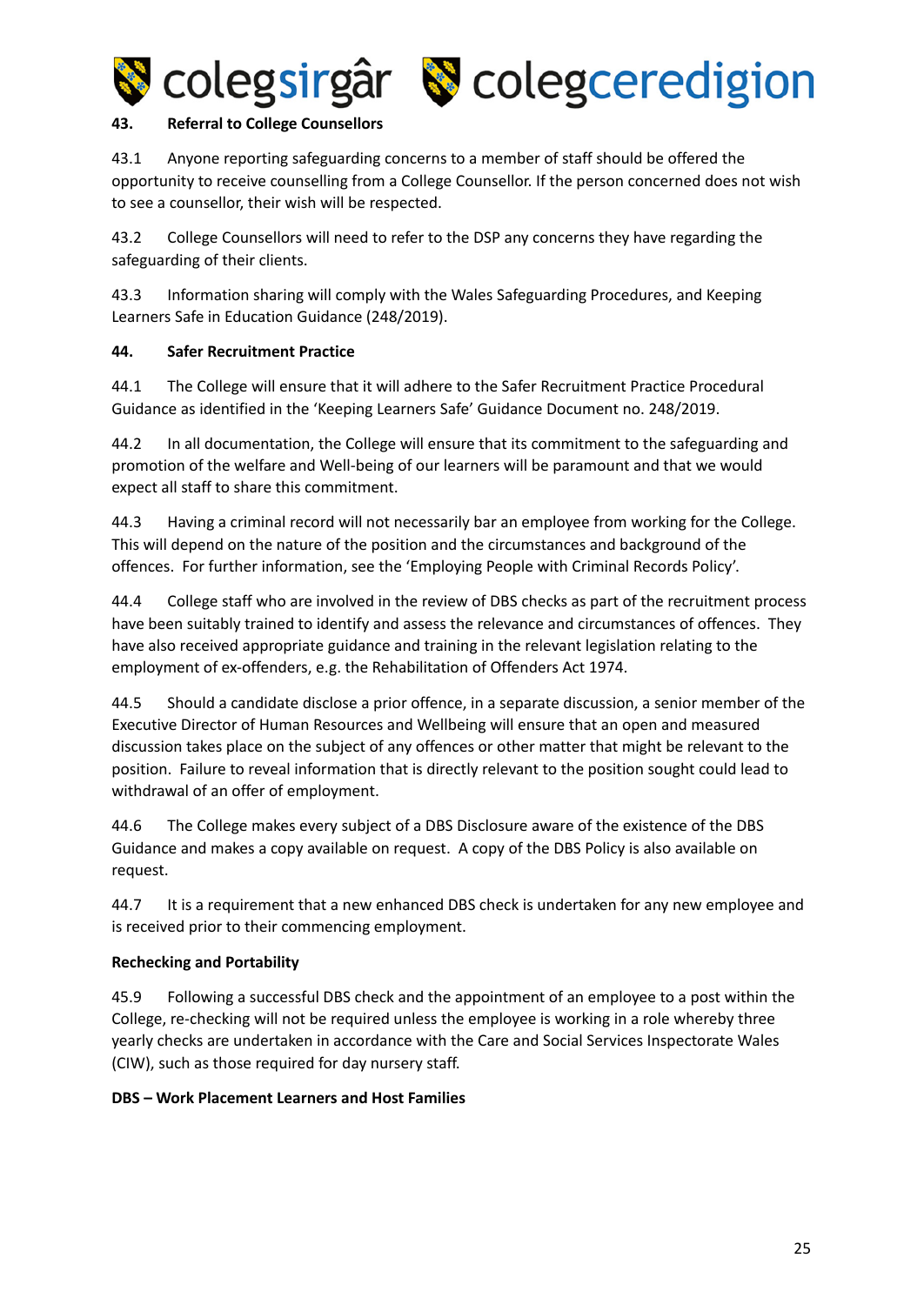

45.10 Learners who will be required to undertake work placements in a 'specified place' will complete a DBS application form under the guidance of the counter signatories based in faculty teams, who will liaise with them in relation to appropriate personal documentation.

45.11 Learners who request work placement in a specified place or other applicable organisation will be required to complete a DBS check to ascertain their suitability for the placement. Upon receipt of the form, the relevant staff will liaise with the external organisation in relation to the DBS number and date of issue. No learner will be permitted to go out on placement to a 'specified place' unless an enhanced DBS has been received and approved in accordance with the College's disclosure procedure.

45.12 In accordance with CIW regulations, potential Host Families (including those related to farm placements) will undertake DBS checks via the Executive Director of Human Resources and Wellbeing team. No learner will be placed with a Host Family until all members of that family over the age of 16 and all adults resident within the family, have submitted their clear enhanced DBS check to the HR office.

45.13 Host family DBS checks will be retaken every 3 years. This information is disclosable to CIW on inspection of Standard 47.

45.14 Learners over the age of 16 who undertake work placement at the College are not usually required to have a DBS check undertaken unless the placement will be long term, i.e. of a duration of more than one month. This is at the discretion of the Executive Director of Human Resources and Well-being. During any work placement, learners are subject to support and supervision by the hosting department.

45.15 Learners who are under the age of 16 and who undertake work placement at the College are not required to have a DBS check undertaken. They will be subject to support and supervision by the hosting faculty or functional area.

#### **Guest Lecturers and Speakers**

45.16 Any guest lecturer or visiting speaker must be accompanied by a member of college staff at all times.

#### **Safeguarding in Probation**

45.17 Line Managers are required to discuss the requirements for initial mandatory training with new employees and to ensure that this is undertaken and completed at the earliest possible stage (ideally within the first month of employment but no later than three months). The initial mandatory training includes:

- Induction with a member of the HR team (outlining arrangements for safeguarding);
- Certificated Safeguarding training (provided by the DSP);
- Equality and Diversity (online training access provided by the HR team);
- GDPR (online training as above);
- Health and Safety (online training as above).

#### **Reporting cases of misconduct or professional incompetence**

45.18 It is a statutory requirement for the Governing Body to refer information to the Disclosure and Barring Service when any employee (whether a probationer or longer term employee) has been removed from regulated activity because the Corporation believes he/she has engaged in relevant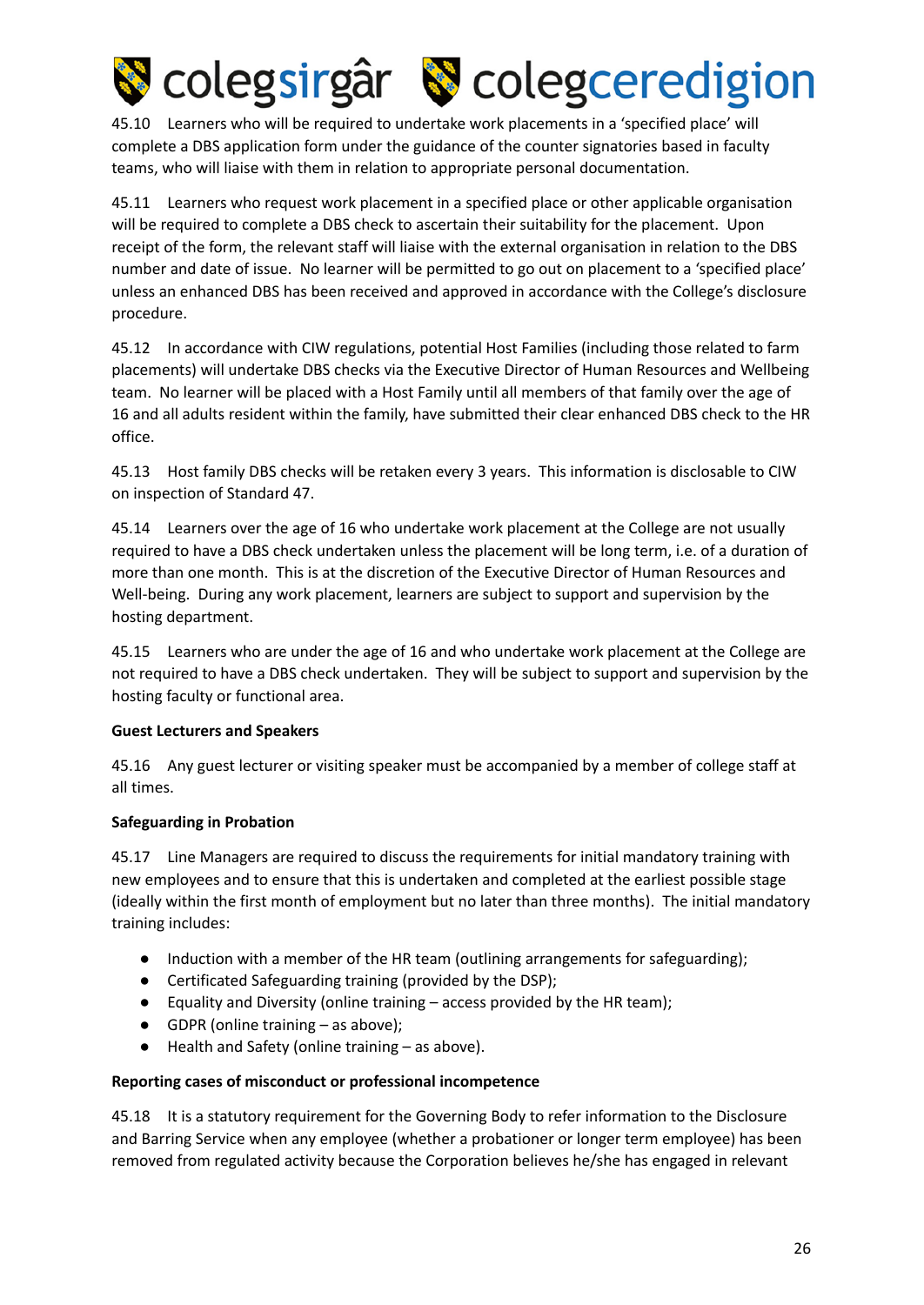

conduct, or posed a risk of harm to children or vulnerable adults, or when an employee leaves their post in circumstances where they would or might otherwise have been removed because they harmed, or posed a risk of harm to a child or vulnerable adult.

45.19 In accordance with the Education (Supply of Information) (Wales) Regulations 2009 the Corporation will report to the Education Workforce Council Wales (or any successor body formed to monitor professional standards within the FE Sector), cases of misconduct, professional incompetence or conviction of a relevant offence of a registered teacher or member of staff, which results in the Corporation ceasing to engage the services of that person.

#### **46. The Welsh language / Yr laith Gymraeg**

46.1 The College has a duty to comply with the Welsh Language Standards Regulations under section 150 (2) of the Welsh Language (Wales) Measure 2011. It will therefore ensure that the Welsh language is not treated less favourably than the English language when offering and providing services to students, staff and the wider community and that they can use the Welsh language in accordance with the Standards, including in matters relating to the safeguarding of children and adults

Mae gan y Gorfforaeth ddyletswydd i gydymffurfio â Rheoliadau Safonau'r Gymraeg o dan adran 150 (2) o Fesur yr Iaith Gymraeg (Cymru) 2011. Felly, bydd yn sicrhau na chaiff y Gymraeg ei thrin yn llai ffafriol na'r Saesneg wrth gynnig a darparu gwasanaethau i fyfyrwyr, staff a'r gymuned ehangach a'u bod yn medru defnyddio'r Gymraeg yn unol â'r Safonau, gan gynnwys mewn materion sy'n ymwneud â diogelu plant ac oedolion.



#### **Appendix 1 - Safeguarding Structure - Coleg Sir Gar & Coleg Ceredigion**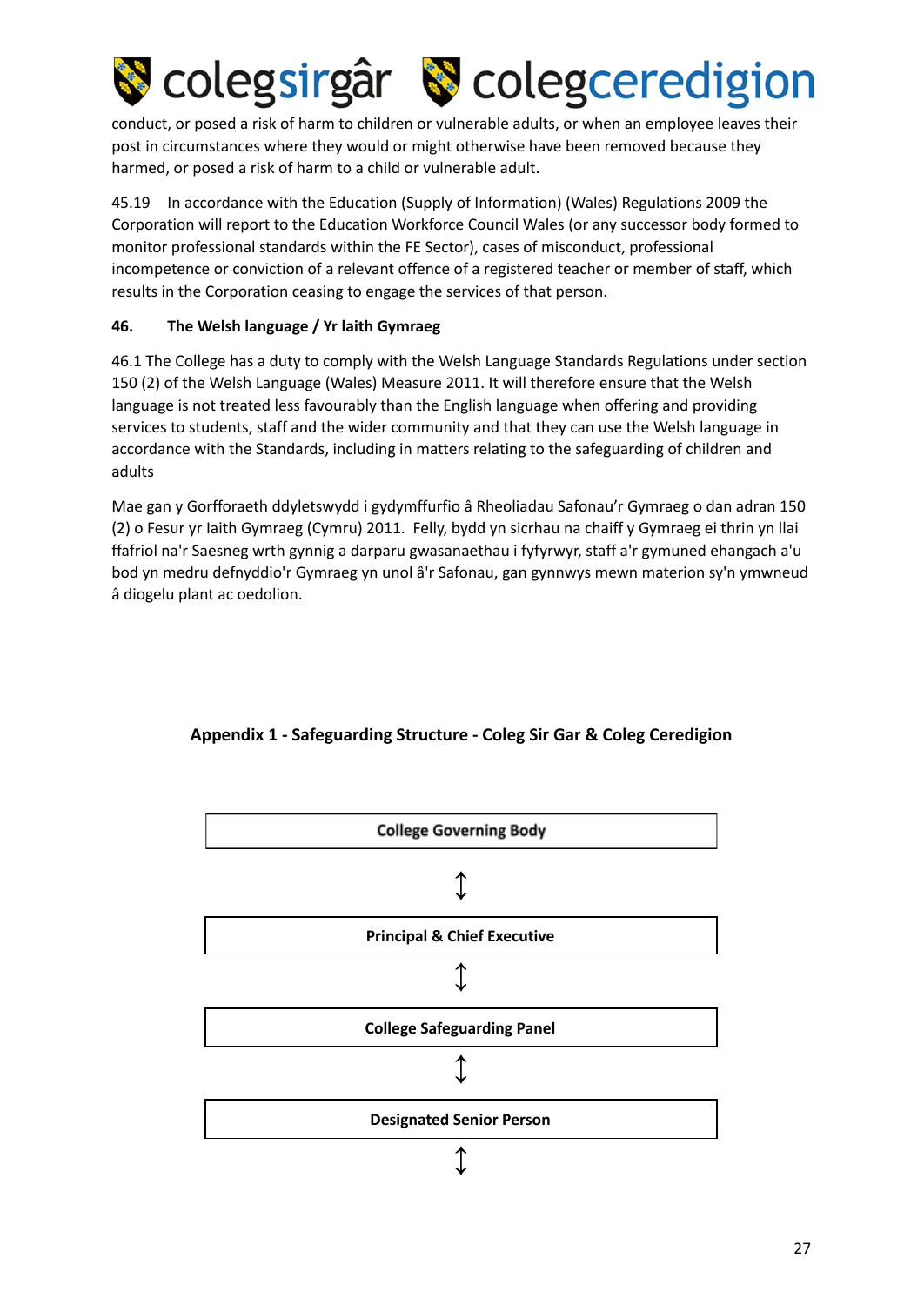

**Deputy Safeguarding Leads x 2**

#### **↕**

**Safeguarding Officers x 6 / ALNCo x 1**

#### **Appendix 2 – Procedure for Responding to the Death of a Learner**

#### **Aims and Objectives**

The Overall aim of this procedure will enable the College and its related partners to make a sensitive and appropriate response following the death of a learner or the death of a past learner.

#### **Notification**

Notification of the death of a learner should be made to the Director of Learner Experience (DSP), who will immediately involve this procedure in compliance with the College's Safeguarding Policy.

| <b>Checklist</b> | <b>Responsibility</b> | Timescale |
|------------------|-----------------------|-----------|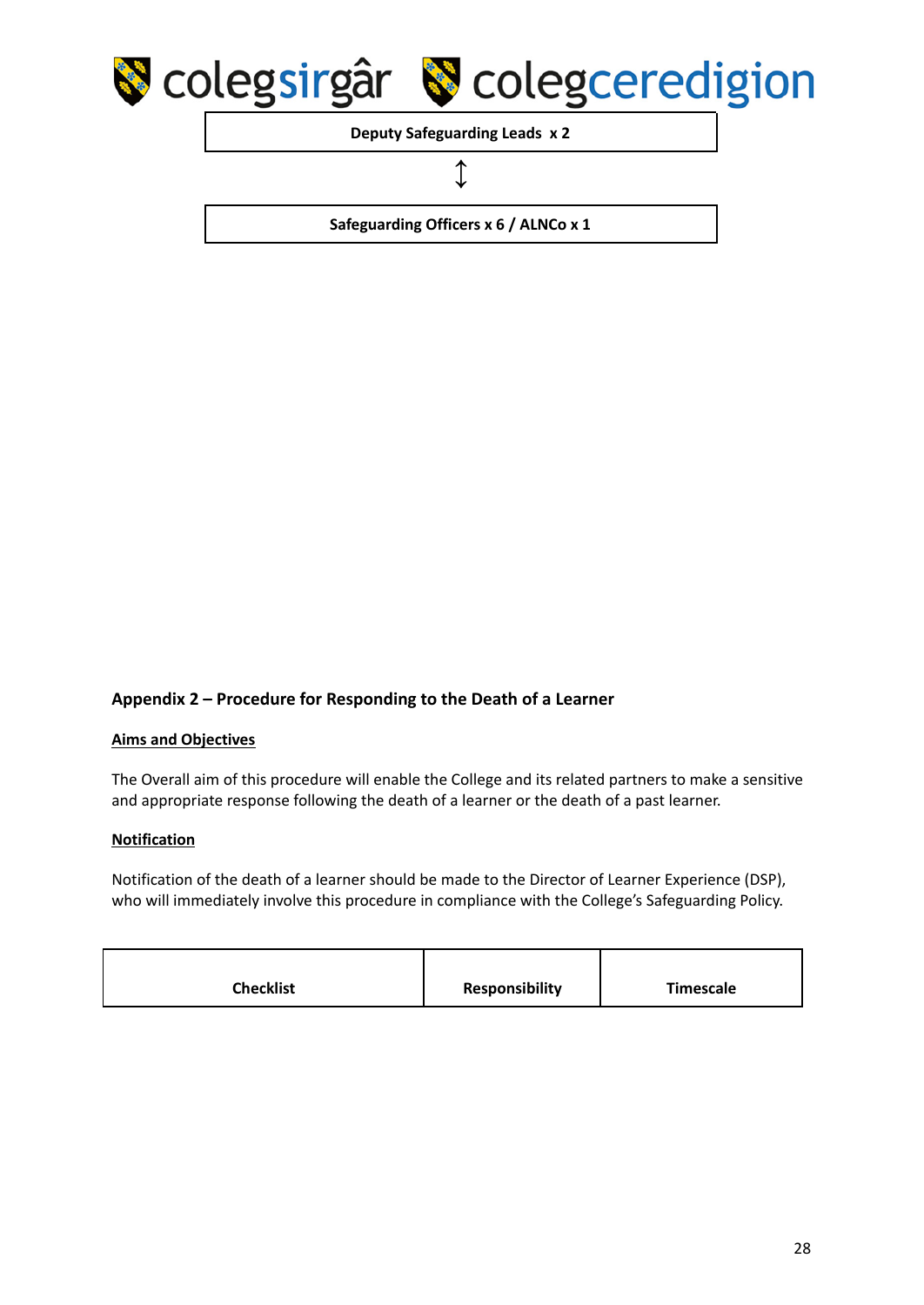

# Scolegsirgâr Scolegceredigion

| 1. | Learner's next of kin and contact<br>details.<br>Name<br>Relationship<br>Telephone Number<br>Address<br>Learner Number<br>Risk assess potential impact with<br>peer group                   | <b>DSP</b>                                       | Immediate. |
|----|---------------------------------------------------------------------------------------------------------------------------------------------------------------------------------------------|--------------------------------------------------|------------|
| 2. | Contact to be established between the<br>DLS and the Family Liaison Officer (FLO)<br>and or other key agencies.                                                                             | <b>DSP</b>                                       | Immediate. |
| 3. | Inform key staff:<br>Principal<br><b>Vice Principals</b><br><b>Executive Directors</b><br>Faculty Manager(s)<br>Senior Counsellor<br><b>Marketing Manager</b><br><b>Director of Estates</b> | <b>DSP/Faculty Manager</b>                       | Immediate. |
| 4. | Be aware of matters unfolding on<br>social media and work accordingly in<br>practice.                                                                                                       | DSP/Marketing<br>Manager/Social Media<br>Officer | Immediate  |
| 5. | Prepare press release response to<br>media.                                                                                                                                                 | <b>Marketing Manager</b>                         | Immediate. |
| 6. | Briefing to:<br>Incident Response Team<br>Well-being Team<br>Course Team.                                                                                                                   | <b>DSP/Faculty Manager</b>                       | Immediate. |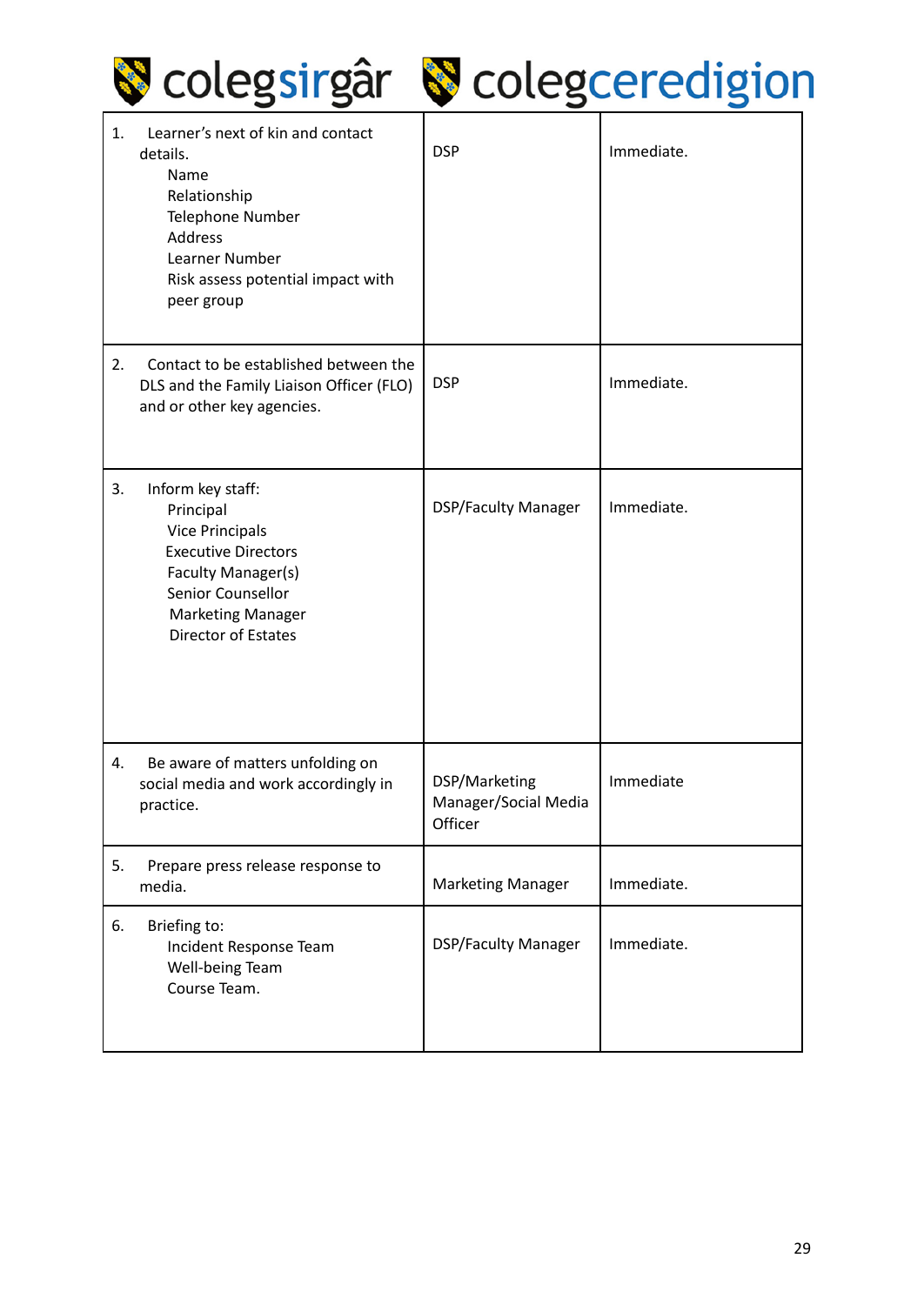|  | Colegsirgâr & colegceredigion |  |  |  |
|--|-------------------------------|--|--|--|
|--|-------------------------------|--|--|--|

| 7. | In consultation with the appropriate<br>Faculty Manager put in place<br>arrangements for informing affected<br>learners and parents (if required). | <b>DSP</b>                                                | Immediate.                          |
|----|----------------------------------------------------------------------------------------------------------------------------------------------------|-----------------------------------------------------------|-------------------------------------|
| 8. | Letter of condolence to be sent from<br>Executive Team.                                                                                            | Principal / Vice<br>Principal                             | Immediate following<br>confirmation |
| 9. | DSP to prepare PRUDIC report and<br>attend PRUDIC meeting when convened<br>if the learner is under 18.                                             | <b>DSP</b>                                                | Within 48 hours of the<br>death.    |
|    | 10. Principal to inform Chair of Governors.                                                                                                        | Principal                                                 | Immediate.                          |
|    | 11. College flag to be lowered to half-mast.                                                                                                       | Director of Estates                                       | On the day of the funeral.          |
|    | 12. DSP to liaise with FLO regarding funeral<br>arrangements, contact/support and<br>wishes of the family.                                         | <b>DSP</b>                                                | As appropriate.                     |
|    | 13. DSP to liaise with Faculty Manager<br>regarding learners/staff attendance at<br>the funeral.                                                   | DSP/FM                                                    | As appropriate.                     |
|    | 14. Ensure all records relating to the<br>learner are archived appropriately and<br>no further correspondence to be sent<br>to the deceased.       | Registry Manager /<br><b>Computer Services</b><br>Manager | Immediate.                          |
|    | 15. Director of Estates to arrange<br>appropriate transport to the funeral.                                                                        | <b>HEF</b>                                                | As appropriate.                     |
|    | 16. UCAS to be informed if learner was a<br>UCAS applicant.                                                                                        | <b>DSP</b>                                                | Immediate.                          |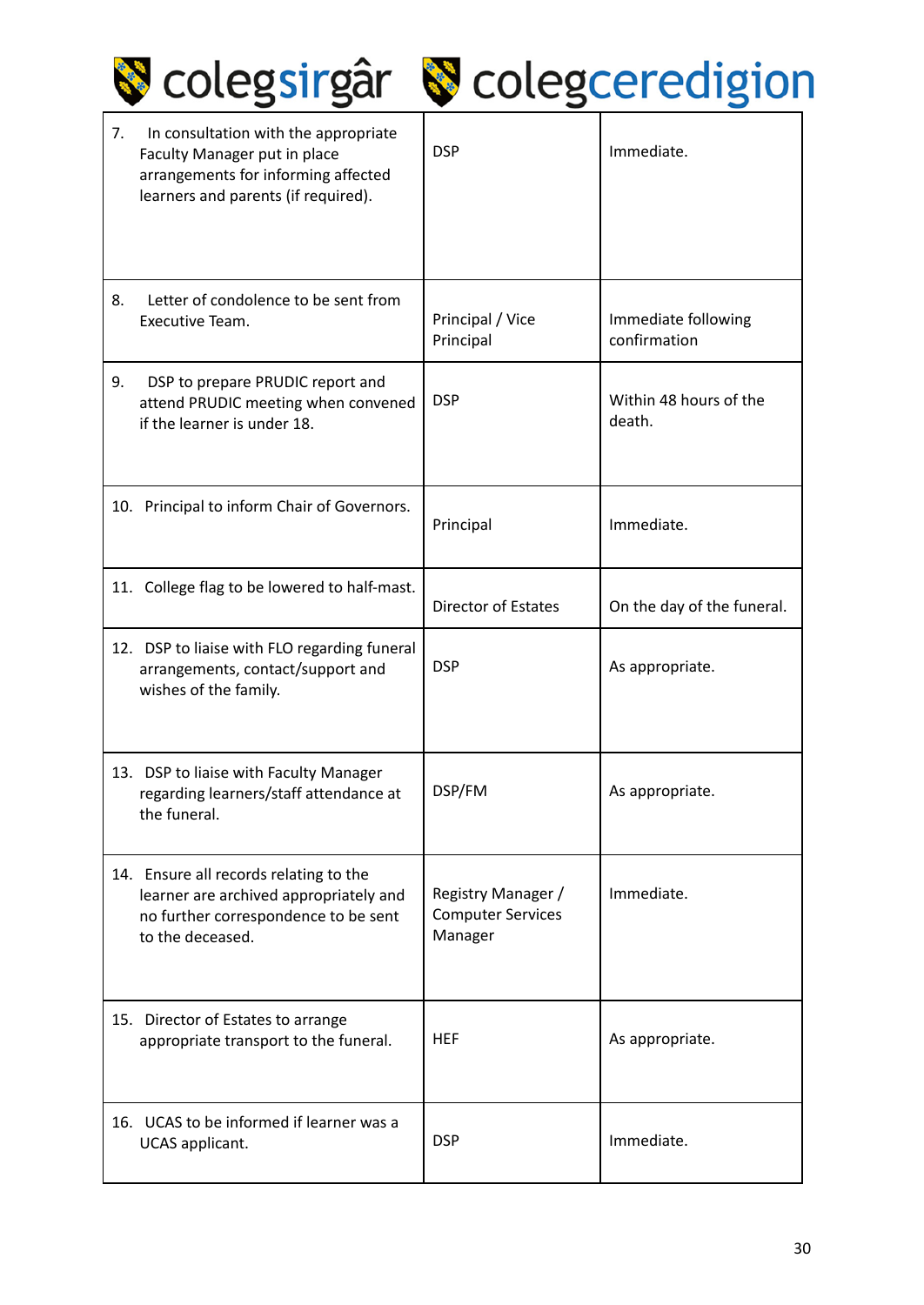

# Scolegsirgâr Scolegceredigion

| 17. DSP to maintain FLO and family contact<br>as required.                                                                | <b>DSP</b>                                                          | Normally up to six months<br>following the death or as<br>directed by the FLO.                |
|---------------------------------------------------------------------------------------------------------------------------|---------------------------------------------------------------------|-----------------------------------------------------------------------------------------------|
| 18. DSP to undertake a Concise Review                                                                                     | <b>DSP</b>                                                          | Following the death and<br>report to Safeguarding<br>Panel.                                   |
| College to make appropriate donation<br>19.<br>and memorial gift.                                                         | DSP/Executive<br>Director of Finance &<br>Estates                   | As appropriate after the<br>funeral has taken place<br>and under the direction of<br>the FLO. |
| 20. Ensure any belongings such as<br>contents of a locker or work are<br>returned to the learner's family via the<br>FLO. | <b>DSP</b>                                                          | Under the direction of the<br>FLO.                                                            |
| 21. Continue to provide bereavement<br>counselling for staff and learners as<br>required.                                 | DSP/College<br>Counsellor / External<br><b>Counselling Services</b> | As required.                                                                                  |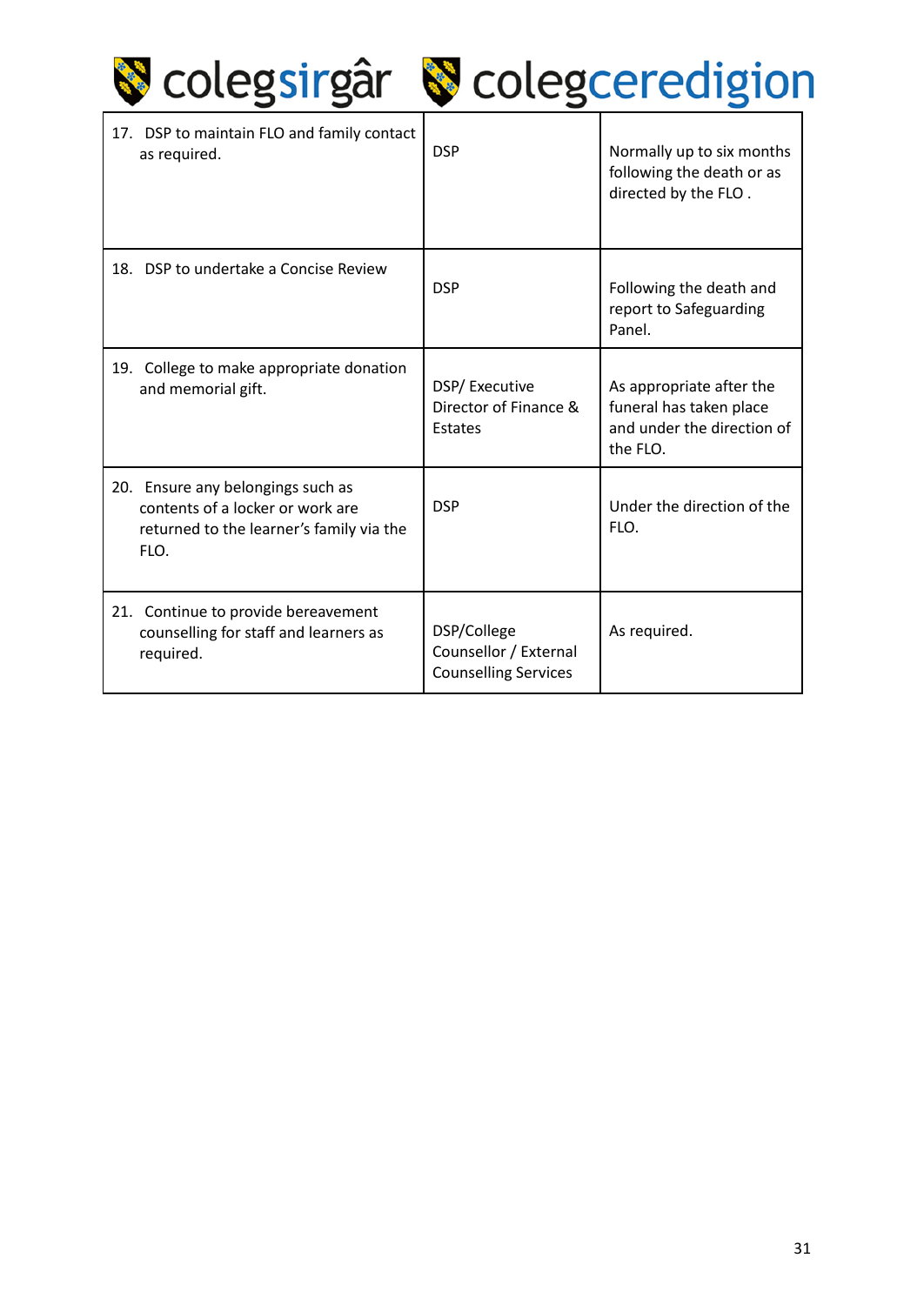

#### **Appendix 3**

**Links to supporting resources for safeguarding**

Wales Safeguarding Procedures

<https://www.safeguarding.wales/>

Wales Safeguarding Procedures Frequently Asked Questions

file:///H:/My%20Downloads/\_media\_eylpsw2q\_wales-safeguarding-procedures-frequently-asked-qu estions.pdf

National safeguarding procedures and protocols

<https://www.cysur.wales/national-protocols-procedures/>

Mid & West Wales Safeguarding Board Safeguarding children & adults (CYSUR) home page

<https://www.cysur.wales/>

Reporting Concerns – Children

<https://www.cysur.wales/contacts-and-useful-links/reporting-concerns-child/>

Reporting Concerns - Adults

<https://www.cysur.wales/contacts-and-useful-links/reporting-concerns-adult/>

#### **Safeguarding referral form documentation**

Multi Agency Reporting Form (MARF) for Children

<https://www.cysur.wales/media/g5hb0go0/eng-cysur-marf-april-2017-1.docx>

Multi Agency Reporting Form (MARF) for Adults